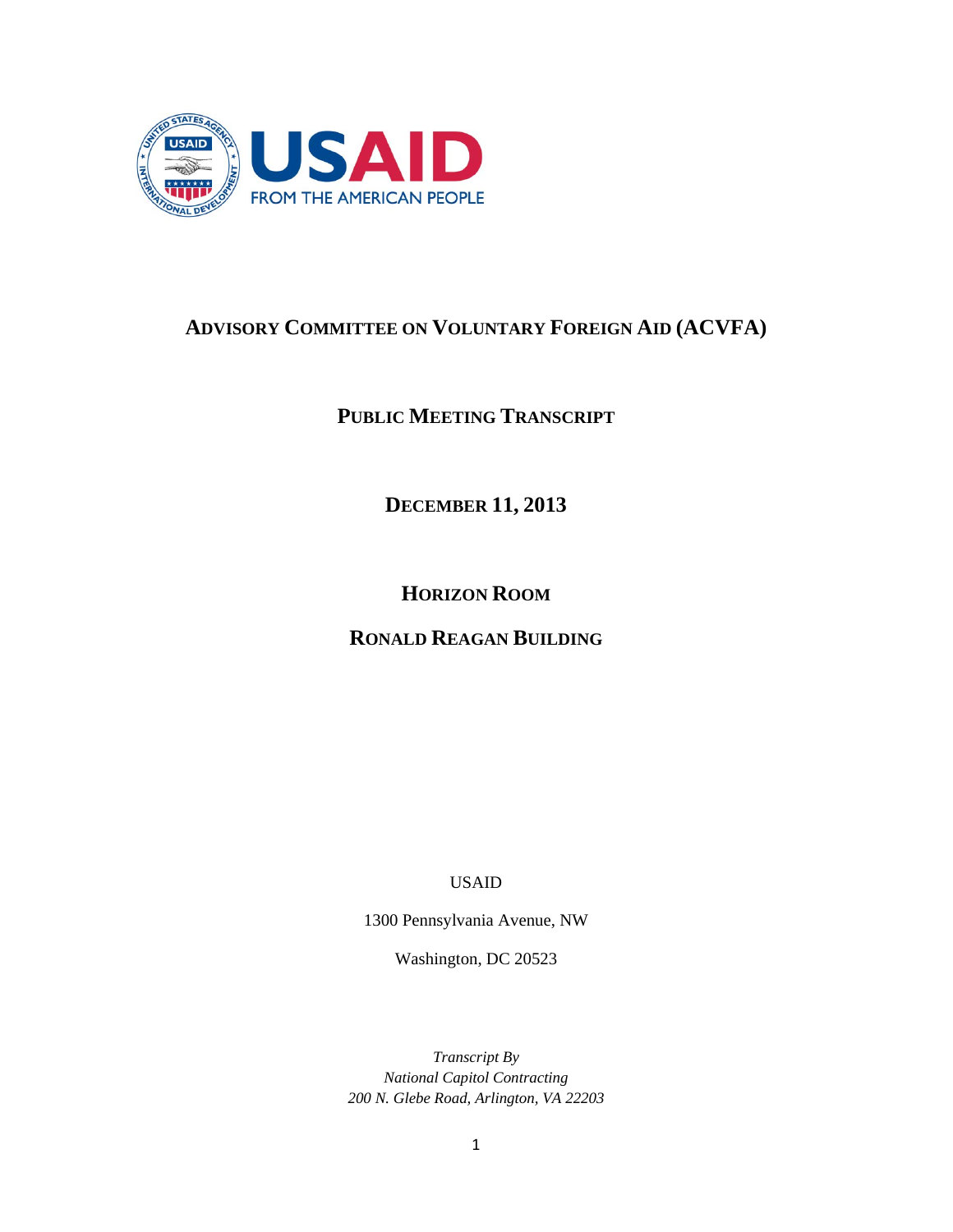**JACK LESLIE:** Good afternoon everyone, I'm Jack Leslie. I'm Chairman of the Advisory Committee on Voluntary Foreign Aid. Thank you for all coming, this must be the hardcore group - you are here for our last meeting of the year on a cold day. I also want to acknowledge all of my colleagues on ACVFA who are here. We've just gone through a business meeting of our own and many of them are here, and I'm hopeful they will also be active participants in the discussion this afternoon.

Before we begin, I thought we ought to take a moment and reflect on the loss of Nelson Mandela who for so many of us, especially those of us here who have dedicated our lives to development and to humanitarian causes, I know was an inspiration. I first had an opportunity to meet him shortly after he was released from jail in South Africa when I was working with the ANC. And today we are going to talk about, among many other things, the linkages between fragility in democracy and the cause of ending extreme poverty and certainly if there was anyone in recent times who did -- there was no one in recent times who did more than Nelson Mandela in that regard so we take a moment to reflect on him and his legacy.

President Obama, as all of you know, in the State of the Union address back in February set the tone for the conversation today in talking and calling for eliminating extreme poverty in two decades and he talked about it in a number of ways and I hope that both Raj as he speaks and the panel afterwards digs into those and that you'll ask lots of question and engage in a conversation. He talked about increasing global connectivity, about empowering woman and saving children from preventable deaths as all of those in ways that we can move towards this goal. And of course, USAID and all of us in the global development community play an integral role in that.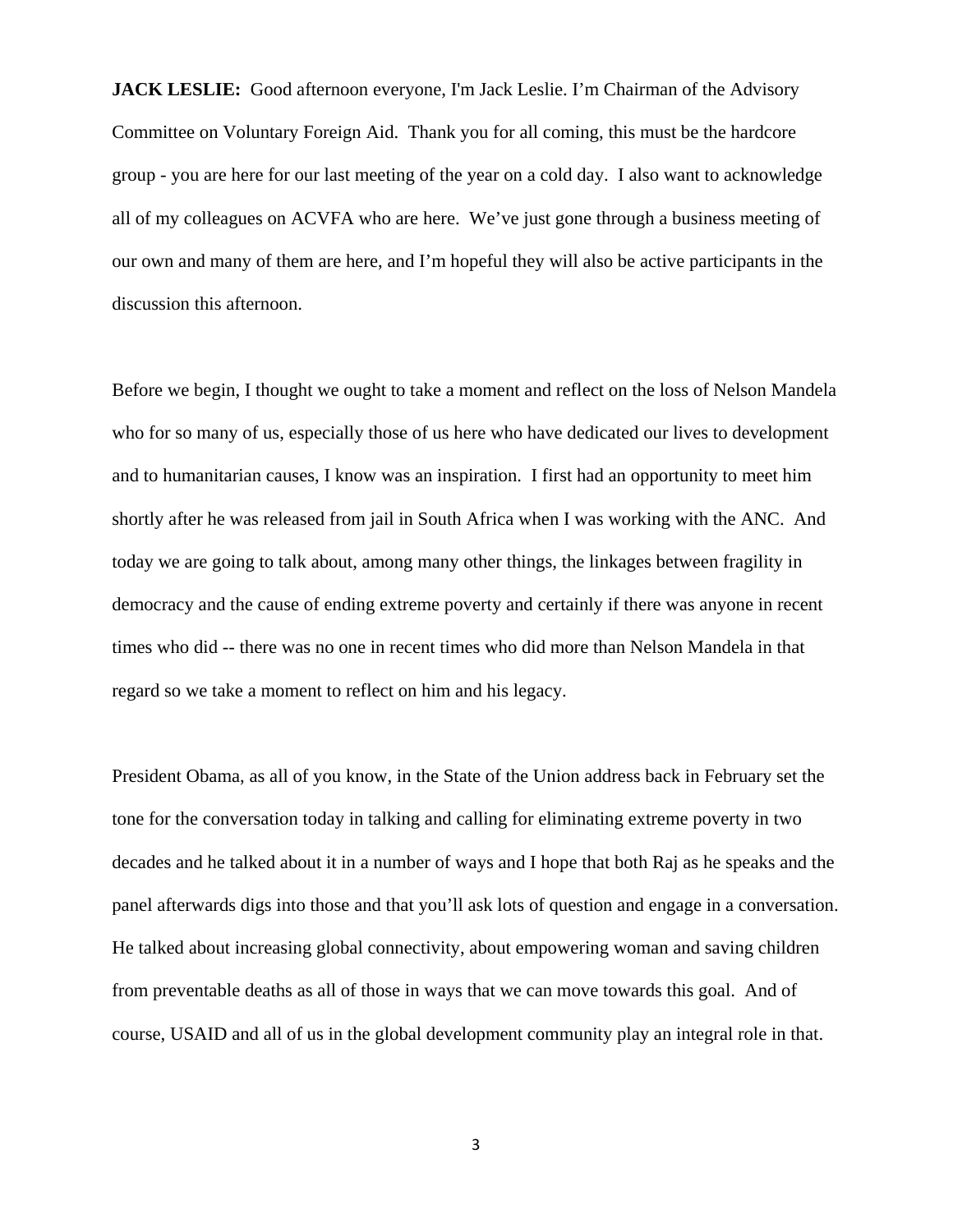Today we want to talk a little bit about, first of all, a shared understanding of what extreme poverty means, how we're going to measure it, and how USAID and its partners in the development community can really begin to measure progress over these next two decades. If you haven't had a chance, I'm sure its online or on the website, you should take a look at Raj's recent speech at the Brookings institution because I think he very kind of astutely pointed out that eliminating extreme poverty isn't just about increasing incomes and food consumption for all of the world's poor living on \$1.25 a day, it's really about insuring that all people can insure the most basic freedoms and live a dignified and healthy life. And so as we talk about eliminating extreme poverty, and we've had a good deal of this discussion among our committee as we just met, it's a much deeper subject than sometimes those who are really focused on it understand. We will also as I mentioned look into fragile conflict states, natural disasters that often times complicate the path towards much inclusive growth and I hope that the panel starts to identify a number of alternative approaches from experts like yourself.

So I am looking forward to, I know we all are, this conversation and I first want to introduce the administrator Rajiv Shah who is going to talk to us about the agencies commitment to getting to zero and opportunities for partnership with all of you. Raj.

**ADMINISTRATOR SHAH:** Thank you. This is the die-hard few that have weathered the difficult weather this week in joining us for our last meeting of the year so thank you very much. It is wonderful to see everyone again. Thank you as always to Jack Leslie who is our superstar board chair and has really helped ensure that the ACVFA board has added so much value to USAID thinking and work, thank you Jack, I am very grateful. I also want to take just a moment to ask you all to thank and congratulate Sandy Stonesifer. Sandy has been leading this effort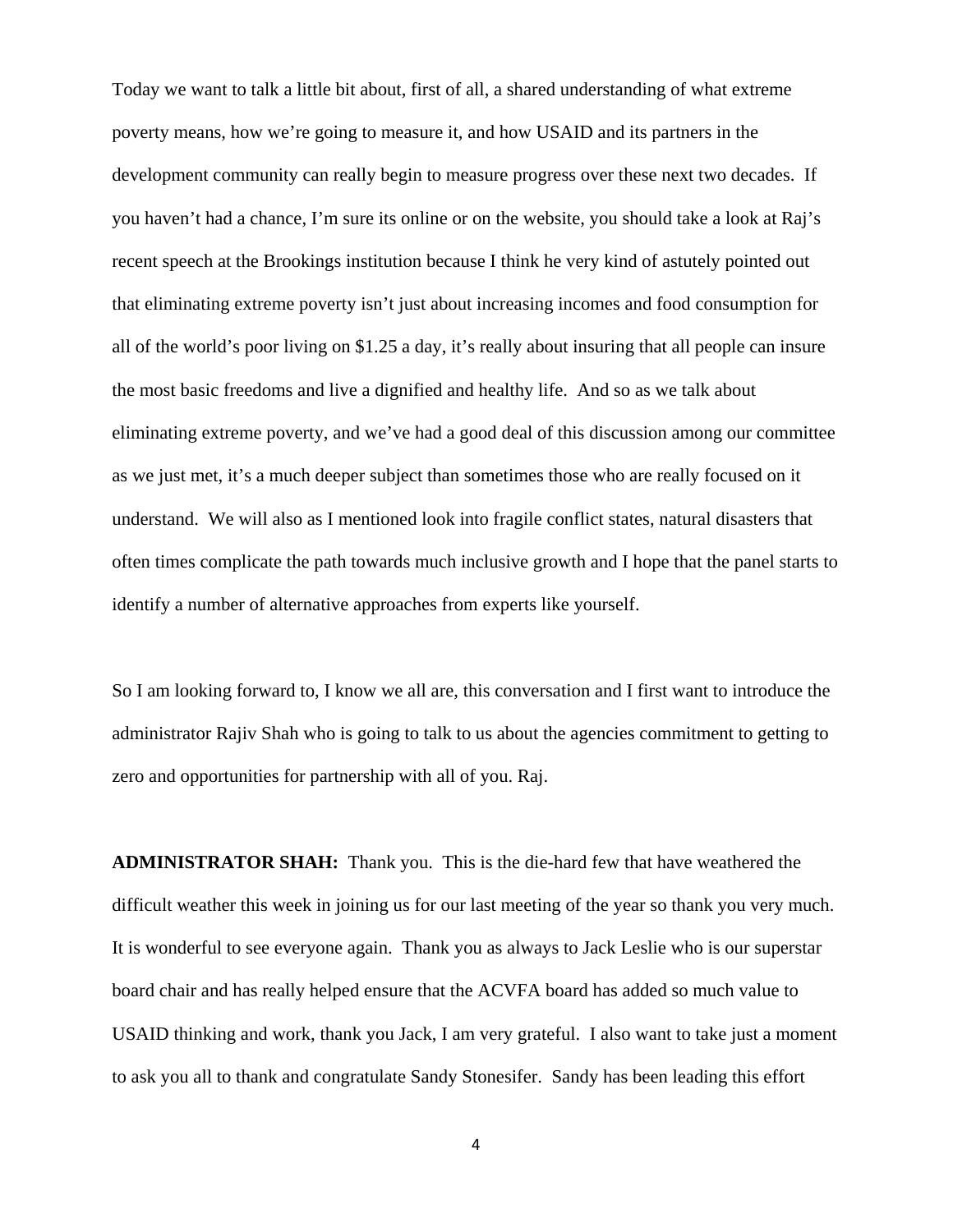from USAID has done an exceptional job, has brought a quality of effort and a personality to match that has helped this be very successful and Sandy is moving on, but we are proud to have had you here Sandy and thank you very much for your service.

You know, just this morning I had the chance to have a conversation with USAID town hall and members of our ACVFA board with Jim Kim, the president of the World Bank, and Jim I think has become a powerful and clear advocate for what is really a simple proposition: that these institutions, forged after the second World War, in fact were created under the basic premise that if we can effectively address poverty and vulnerability around the world we will make ourselves safer and more prosperous. And it is interesting that we find ourselves at a time 50 or 60 years later where we need to reaffirm the core purpose of these institutions as fundamentally being about ending extreme poverty to realize that result. And so it was almost a year ago that President Obama called on our country in the State of Union to help end extreme poverty and its most devastating consequences of child hunger and child death within two decades.

That was then followed by the UN high level panel report led by a number of heads of state and there was John Podesta from the United States that represented President Obama in that setting that endorsed that specific vision calling for a zero poverty goal by 2015 and delineating in the less read but more important annex to the actual report what that actually meant in terms of reductions in child death and rates of hunger and access to water and protection for girls. And in fact, it is easy these days to be skeptical about any redirect that feels ambitious because we are currently celebrating the potential news that we just got short term budget deal and we are all very excited about that, but it just shows that we've redefined what success can look like in some settings.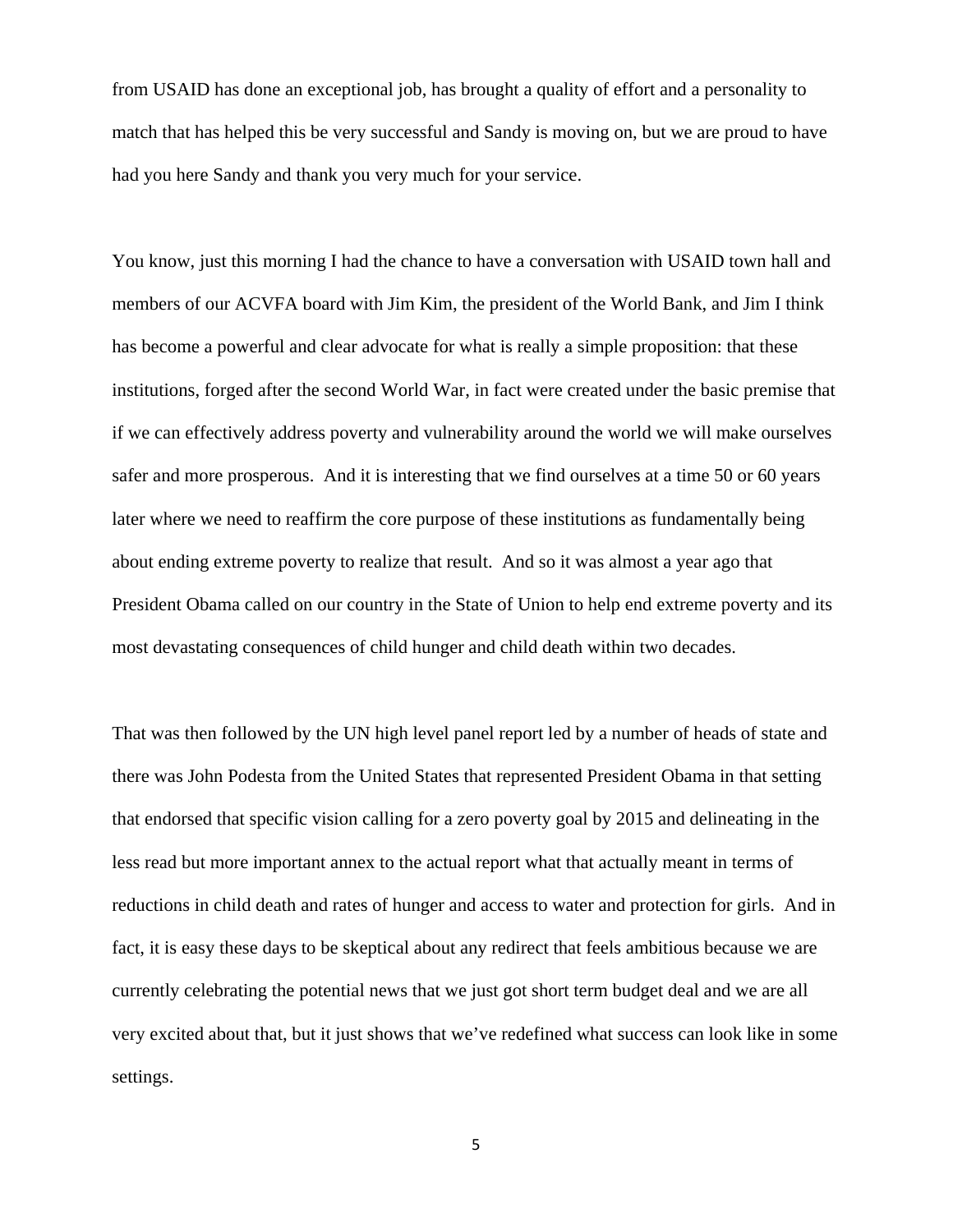I guess, so it's easy at a time like this to sort of say "well why would the president stand in front of the world and make that call?" and the answer is if you take the long view, our leadership ambitions matter. When they constructed the Millennium Development Goals, they were not seen as so important when they were launched, they are seen as important in retrospect when you see the efforts of thousands, hundreds of thousands of people and institutions, and political leaders start to measure up their progress based on assessing themselves against those goals and aspirations.

And in the same way, we are in a unique window of history where if we set the goal of ending extreme poverty, we actually have a fighting chance of achieving it in a time frame that is historically speaking, very short. 15 years after the current goals expire. And we have that confidence because we have seen that since 1999 the total number of extreme poor has declined by nearly 50 million a year. We know there have been major reductions in child mortality and death related to disease in that time period as well. We also know that this phenomenon is not, although common perception is that it is, but it is not driven entirely by a few large emerging countries, but rather since 2005 has been pervasive across every continent on the planet. And we now have a relatively clear roadmap as to what it can mean to address extreme poverty which I would like to share with you and which I hope today's panel will explore in some detail. And you should ask questions and be skeptical and force our folks to share with you, you know what we can do. But because of this extraordinary record of progress and learning, we believe there are some ways where the United States can lead this global effort.

Back in 2010, President Obama recognized that the fundamental elements of ending poverty, the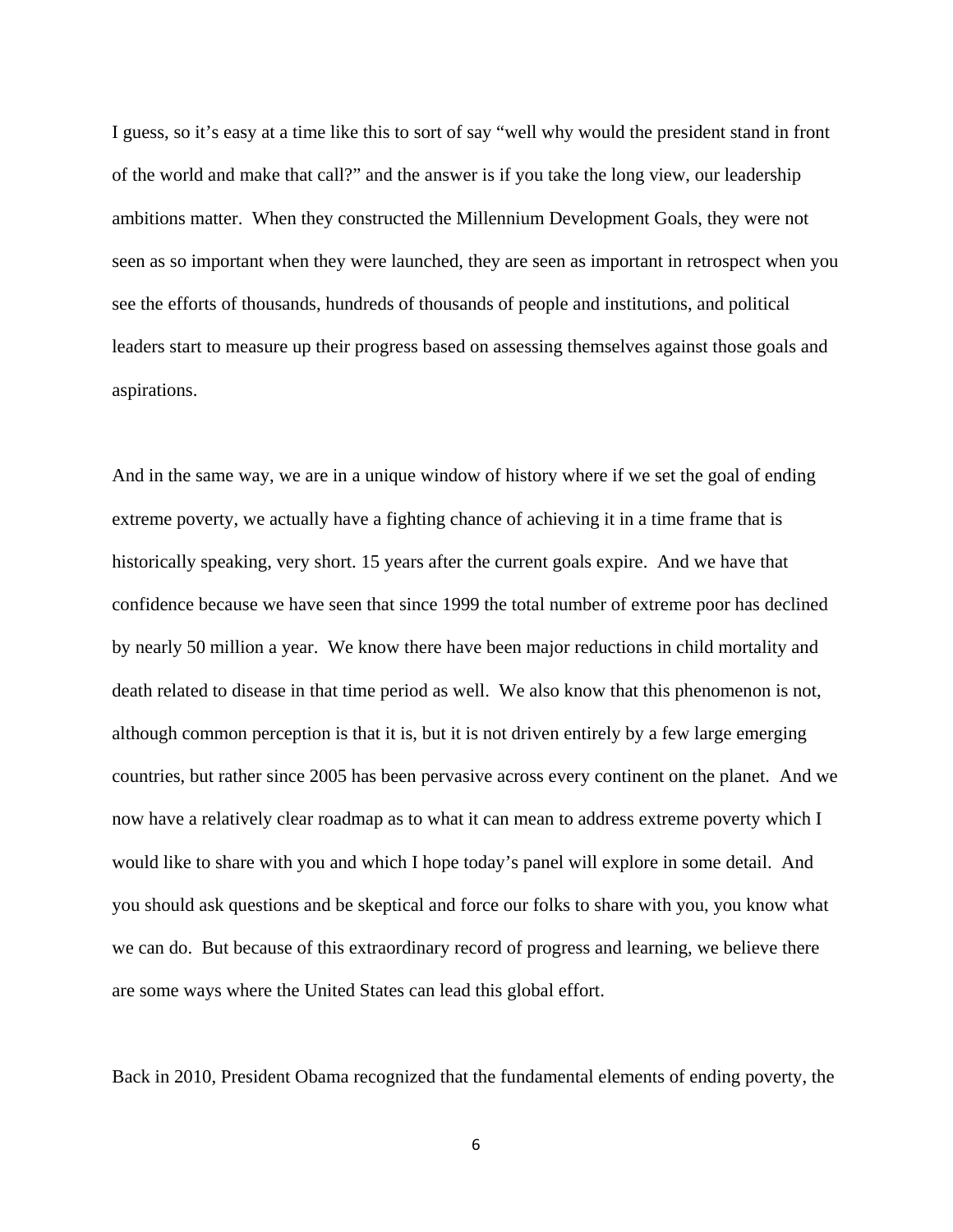only way to get there was to accelerate broadly based economic development and the only way to achieve that was to improve governance and usher in private investment. And as Jack noted, when we talk about extreme poverty, we are not actually talking about people who live at just \$1.25 a day. We are in some sense, in the sense that that's right now the best measure we have for a condition of humanity where a family takes for granted that if they have three or four kids, there is a nearly 50 percent chance that one of them will die before the age of five or a condition where people take for granted that there will be a hungry season this year as there has been every other year during which we know the mother won't be eating her meals fully and often, the children won't either or they don't even expect that their children, in particular girls, would go to school either because it's too far, there is no school, it's too dangerous, they don't have the resources to support it. Or, more likely, because the basic expectation is that children work, too, in a sort of subsistence environment.

The best we can do to measure that reality today is to measure extreme poverty and report on our progress, but as most people in this room know, this is not about a precise measure of poverty or getting people to \$1.26 a day. This is about changing the human condition for the world's most vulnerable people

And so then, it's fair to say, "Well, what is the United States going to do to accelerate this effort over the next 15 years?" First – and I'm going to lay out five areas that I hope the panel will discuss – first we need to scale a new model of development. It's a model of development that embraces public and private investment simultaneously, where we reach out ahead of time to find private sector partners who can -- whom we can hold hands with and whom can hold our hand in entering new, deeply emerging markets and laying the groundwork for economic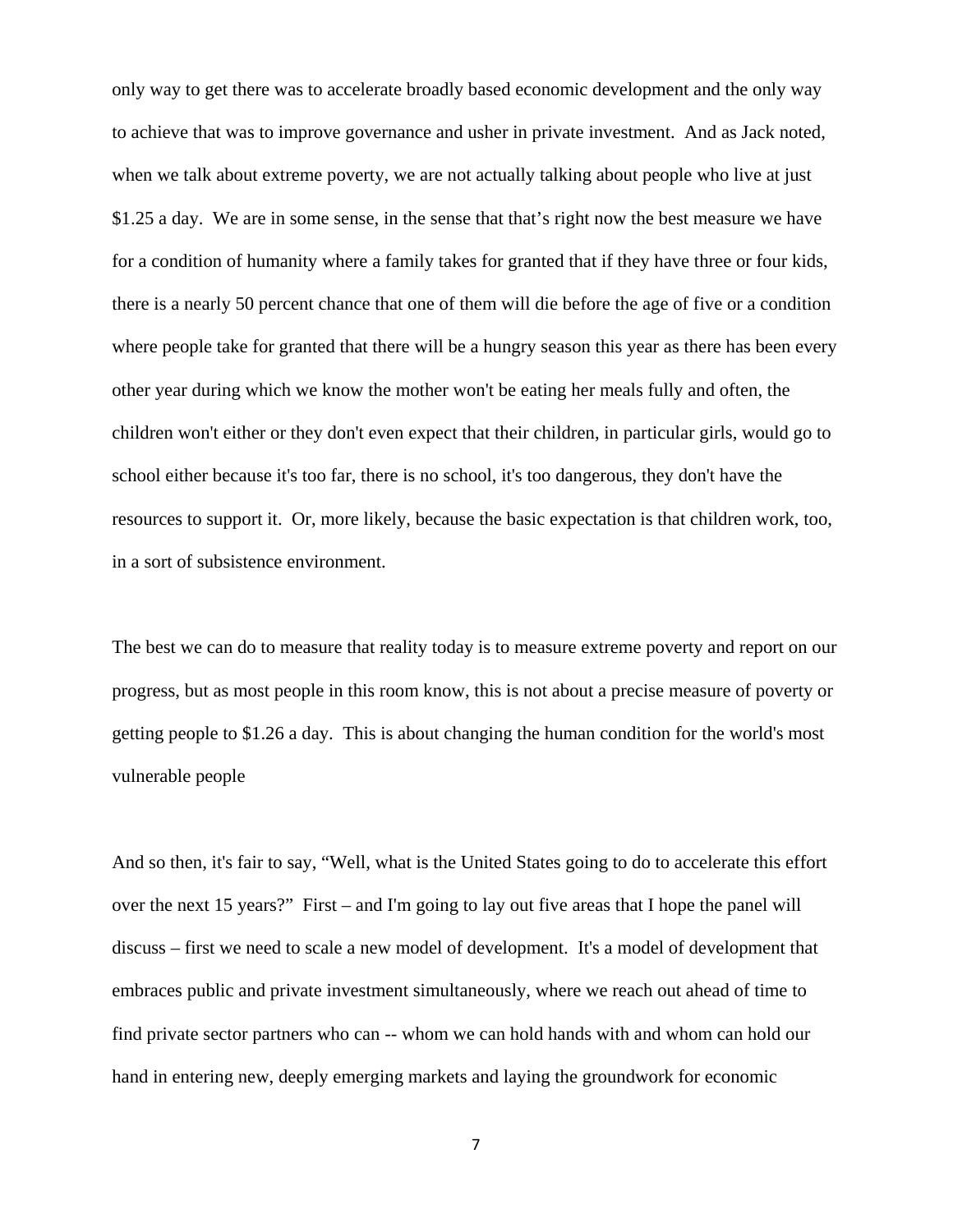development and growth that touches the very poor. Often, that will look like NGOs or partners of USAID's being used to get to the extra last mile to reach the most vulnerable and connect them to a supply chain or a business process or a business environment.

Second, we need to strengthen our focus on fragility. It's actually been true for at least a decade that some body of literature has suggested that development activities should really only take place in countries that have what were traditionally known as strong policy environments and were already on a path of strong development. That's important data to understand, but if we're going to be successful with this goal, we need to actually pay more attention in a more -- with higher expectations of results in places like Haiti, Nigeria, Liberia and the DRC and higher expectations of results means more local ownership. It means more accountability. It means everyone concentrating on the sub-geographies in those areas where the extreme poor are more prevalent and it means measuring and reporting on those outcomes and you will hear more about the "New Deal" for fragile states from Nancy and others.

Third, we need an expanded emphasis on resilience. Our nation has and will continue to absolutely lead the world in humanitarian effort. We have, year after year for six decades, deployed nearly \$4 billion in just core, pure humanitarian assistance each year. We can use that investment to help build resilience so that people need less humanitarian support after dire weather or disasters that we know are going to be increasingly frequent. Nowhere is this more clear than in the Philippines – and I want to thank many of you for partnering with our teams to help lead the emergency response – but in just the last 10 years, the global community has spent \$90 billion on humanitarian assistance in just nine countries. Essentially, responding to the same disaster over and over again. This is the fifth time since 2009 that we have been called to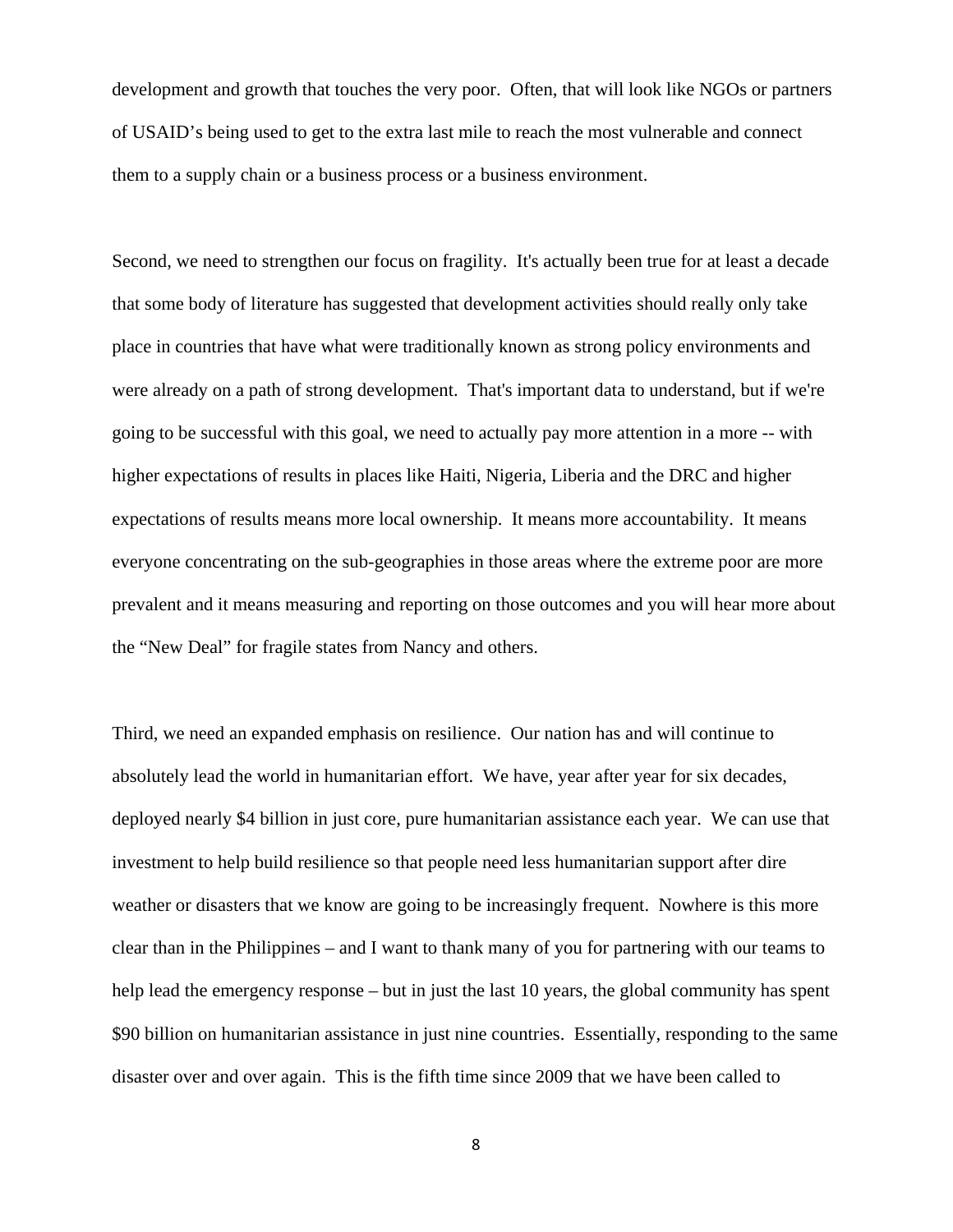respond to a significant typhoon in the Philippines alone. Now, we know we can't prevent droughts or hurricanes from happening but we can work harder to protect families so they're not set back on the pathway out of poverty by these types of natural events.

Fourth, we can empower marginalized communities, and a lot of our work is and will continue to be in lower-middle or even middle-income countries. Susan Reichle earlier shared an example from -- with President Santos here talking about a shared effort in Columbia. When we work in those settings, we have to put extra effort into ensuring that our programs lean on the side of reaching those who are marginalized, standing up for their rights and their values, as well as providing ladders of opportunity so they can move themselves out of poverty.

And fifth, and I just added this thanks to great comments from the ACVFA board earlier, is we should lead the fight against corruption because President Obama believes with passion and commitment that corrupt predatory governance is what holds a lot of people back in this world. And, in fact, the United States already leads the world in fighting corruption through the standards we insist upon as part of the Foreign Corrupt Practices Act through an incredibly robust enforcement regime around that. And while people will say, "What do you have to offer relative to other countries that don't observe those practices but might show up with more money?" The answer is really told by those who are the recipients of the norms and standards that are businesses help create. And so we should more aggressively prioritize the fight against corruption as part of the fight against extreme poverty, and we should come up with ways to leverage the fact that America already leads through its laws and its enforcement of those laws in creating certain norms and practices.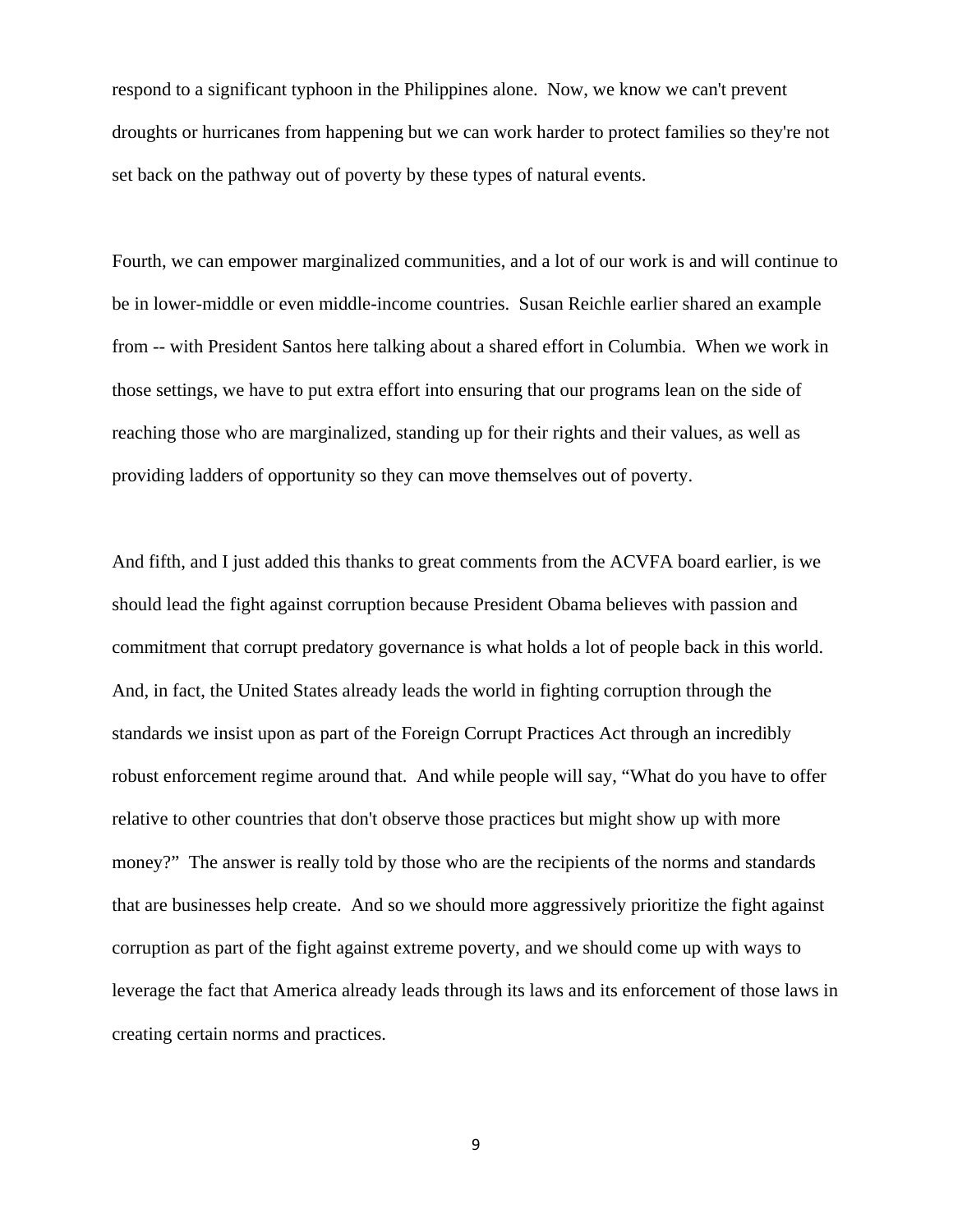This has been a difficult week with President Mandela's passing. I had the -- I, like many of you in this room, had the opportunity to have my one moment with President Mandela years ago when he served as the chair of something we at the time called the Vaccine Fund and I was in South Africa and I remember being impressed that he was chairing a meeting for a whole day and that I was just going to be in the room with him. But what was really exciting was there was a period of time where he took pictures with everybody and was talking to the press and he - and so everybody walked by and he asked people where they were from and I was the first American he got to and so, when -- and he clearly had a statement prepared for the press because this was right after he had beat up on President Bush about the Iraq War. So he held my hand for what seemed like five to 10 minutes – it was probably just two – and delivered his prepared statement and did it with obviously, no notes. He wasn't looking at me, he was looking at the cameras and he knew exactly what he was doing, and then he let go of me and walked right on.

And his statement was basically that America's leadership sends moral signals. When we lead with the UN with us, we send the moral signal that we act collectively. When the President stands up and establishes this goal, whether or not every part of our federal government is going to get a budget increase to go after it, he says the moral signal that this is worth coming together to do. So thank you for being here through snow and the bad weather and thank you especially to our ACVFA Board. Thank you, Sandy, and I really do look forward to the panel that will now come up and their thoughts on these core concepts of how we can renew our commitment to end extreme poverty. Thanks very much.

**SUSAN REICHLE:** Great. Well, good afternoon, everybody. I'm Susan Reichle and I'm the Counselor to the Agency for International Development and I am so pleased to have the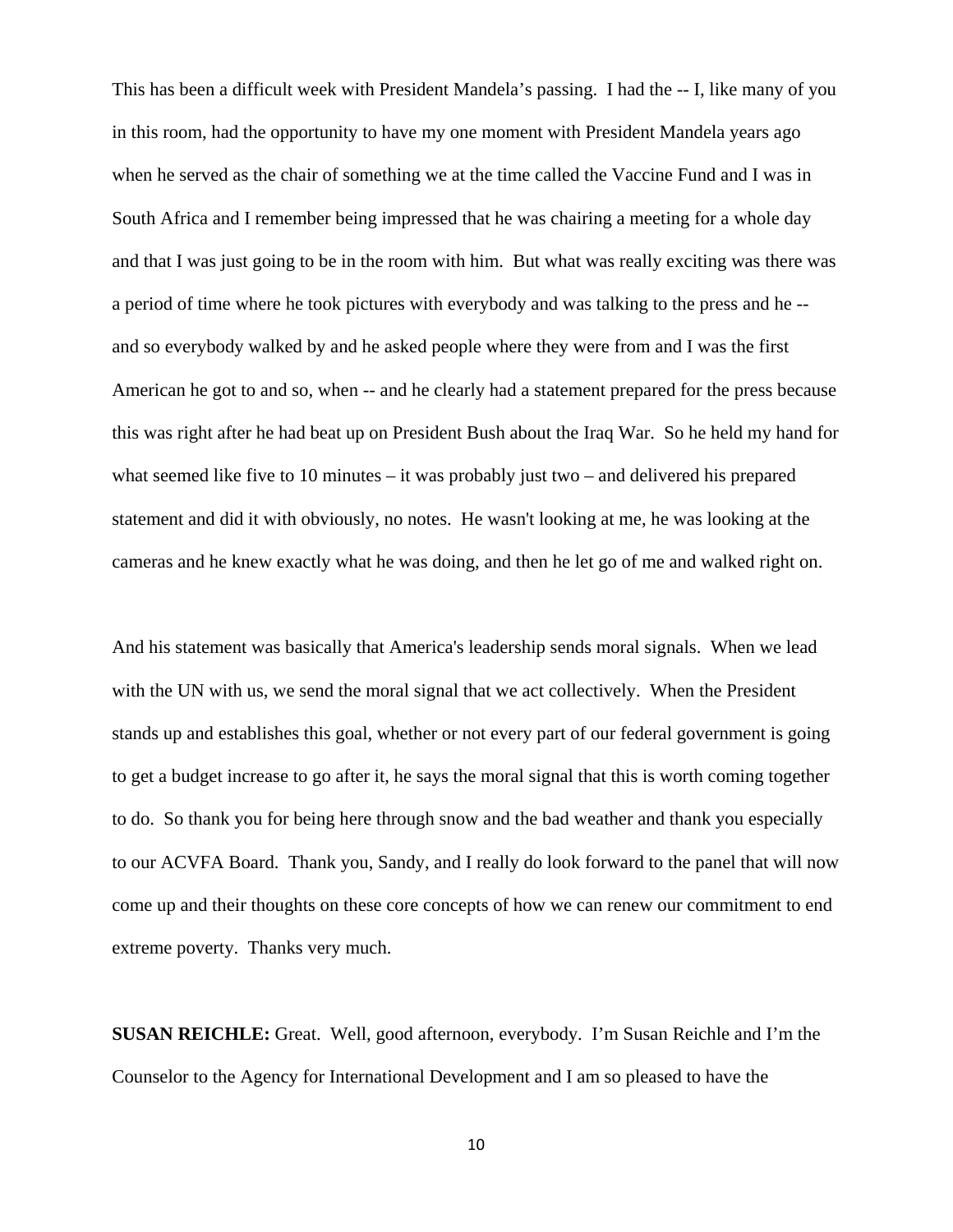opportunity to moderate not only this panel but really the discussion on getting to zero. We just have a wonderful panel – starting with Anne Goddard who has just joined the ACVFA board. Many of you know her as the present CEO of ChildFund International and Tim McLellan who is another new member of our ACVFA board. Actually, they asked, "So when you're a new member to the board, is this sort of like your hazing?" You know, you've got to get through one of these meetings, but no. It's a real opportunity but we are so pleased that you could join us.

**ANNE GODDARD:** No, I said that. I said that. That's what I thought.

**SUSAN REICHLE:** That's right. So we have Tim from TechnoServe and then we have the Assistant Administrator of our Democracy Conflict and Humanitarian Assistance Bureau here with us. Everybody knows Nancy Lindborg. It's just a real pleasure. So we can dive in deep to these issues of fragility and resilience. And then Alex Thier, the head of our Policy Planning and Learning Bureau, who has been working with some of the team I see over there in the corner over the last year, really getting this agenda off the ground.

So as you can tell from the Administrator's remarks, that we are still really developing this agenda. I mean, he took away from the private board meeting we just had, the importance of, obviously, corruption. So, while we're going to ask a few questions up here, what I really look forward to is turning it to you to raise questions, issues, to advocate for things that you think we should be thinking about so that, really, at the end of this hour, we have an opportunity to walk away, I think all of us, a bit more knowledgeable and informed, and really empowered to really go after this goal, which is an extraordinary goal that has not only resonated obviously here in the United States, but as the Administrator talked about, within the international community with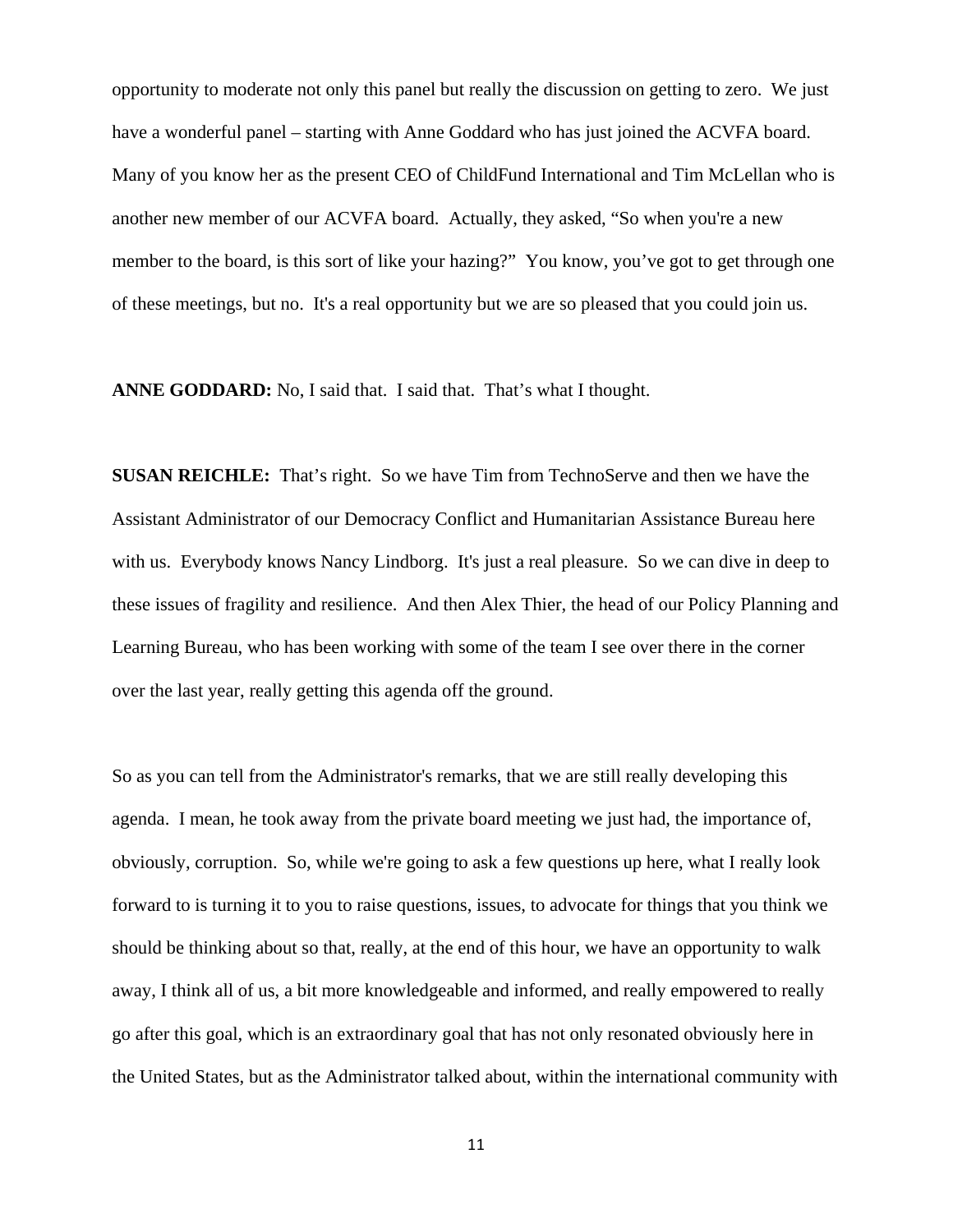the work of the high-level panel, with the work of all the institutions together to really think about, "How do we end extreme poverty within a generation?"

So, on that note, I'd like to start with my colleague, Alex, to just provide us a little more granularity on what the Administrator just discussed in the five areas that we're focusing in – what we may expand, may detract – and how really -- how is USAID going to make this real? Because it's one thing to have a policy objective. And even to have a target. But how do you see us really moving forward as a community?

**ALEX THIER:** Thank you, Susan. I just want to go off-script for one second, just to acknowledge -- because I really felt it with the Administrator's remarks. I mean, we're having kind of an amazing day here today, with Jim Kim here, with the remembrance of Nelson Mandela. And I'm just really struck by what a powerful moment we are in because I think there are two things coming together that I really personally -- I don't think I've seen in my lifetime of doing this kind of work. We have this incredible goal, this inspiring goal, which is really -- if we could achieve it, would be I think one of the best things that humanity has ever gotten together to do. But together with that, what we have is this incredible amount of leadership. I mean, from the president of the United States, from Pope Francis, who talked about the scandal of hunger yesterday, from USAID and the World Bank coming together. So yes, it's great to have a powerful goal, but to have institutions and resources and leadership lining up against that -- that is, I believe, going to lead us to a point in two years with the world at the UN declaring this as a global goal is just -- it's kind of an incredible moment. And so, I want to acknowledge that, because I -- it's making me very excited anyway.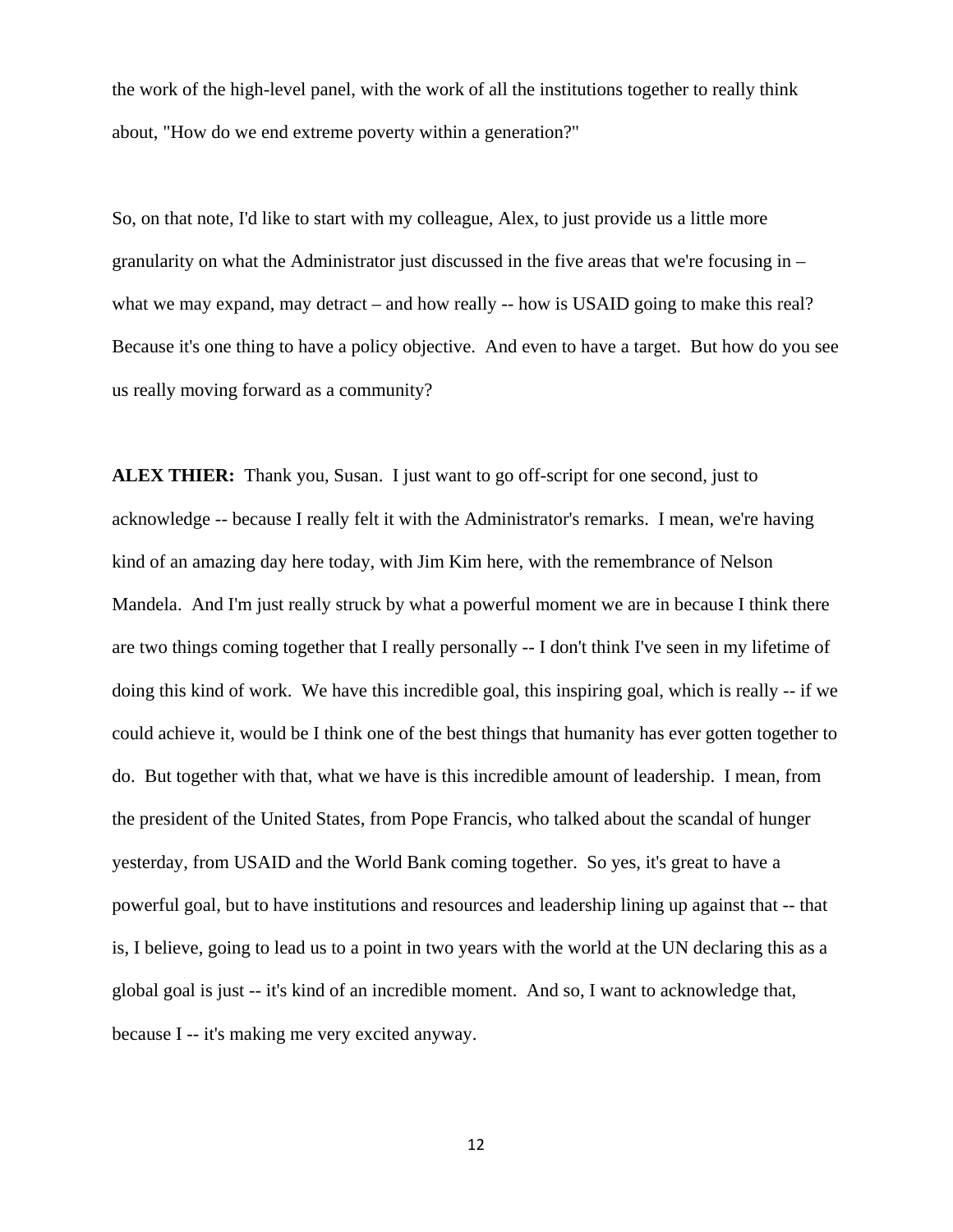[laughter]

The -- but to answer your question, I think there are really three things that I would point to about how we take this and make it real. The first is really understanding what we are already doing that contributes to these objectives. The Administrator talked about a couple of important things, programs that focus on economic growth, and talked about partnerships. And of course, one of the best things that we have done collectively -- the NGO community, the international community, our partners -- in the last couple of years -- is around food security and the New Alliance. This has an explicit goal of lifting 50 million people out of extreme poverty. And USAID's portion of that is 20 million people. And so, that is a concrete goal that is, first of all, declared, which is important. And second, it's being measured. There are resources allocated against it. And it gets at not everything, but one of the fundamental things that we know is a critical driver of poverty, getting people out of poverty, and making it sustainable, not only by improving agriculture, but actually explicitly trying to get people to engage in market activities so that that gain they feel is going to be sustainable in the long-term.

And there are a number of things like that. We talked -- the Administrator talked a little bit about our resilience efforts that Nancy might talk more about. But really looking at the things that drive people into poverty year after year and actually trying to attack the root causes of that is really where a lot of what USAID is already doing. And so, capturing that, acknowledging it, measuring it is going to be a very important guide for us in terms of what it means to move forward with this agenda.

The second thing -- at the risk of repetition -- is partnerships. You know, when you look around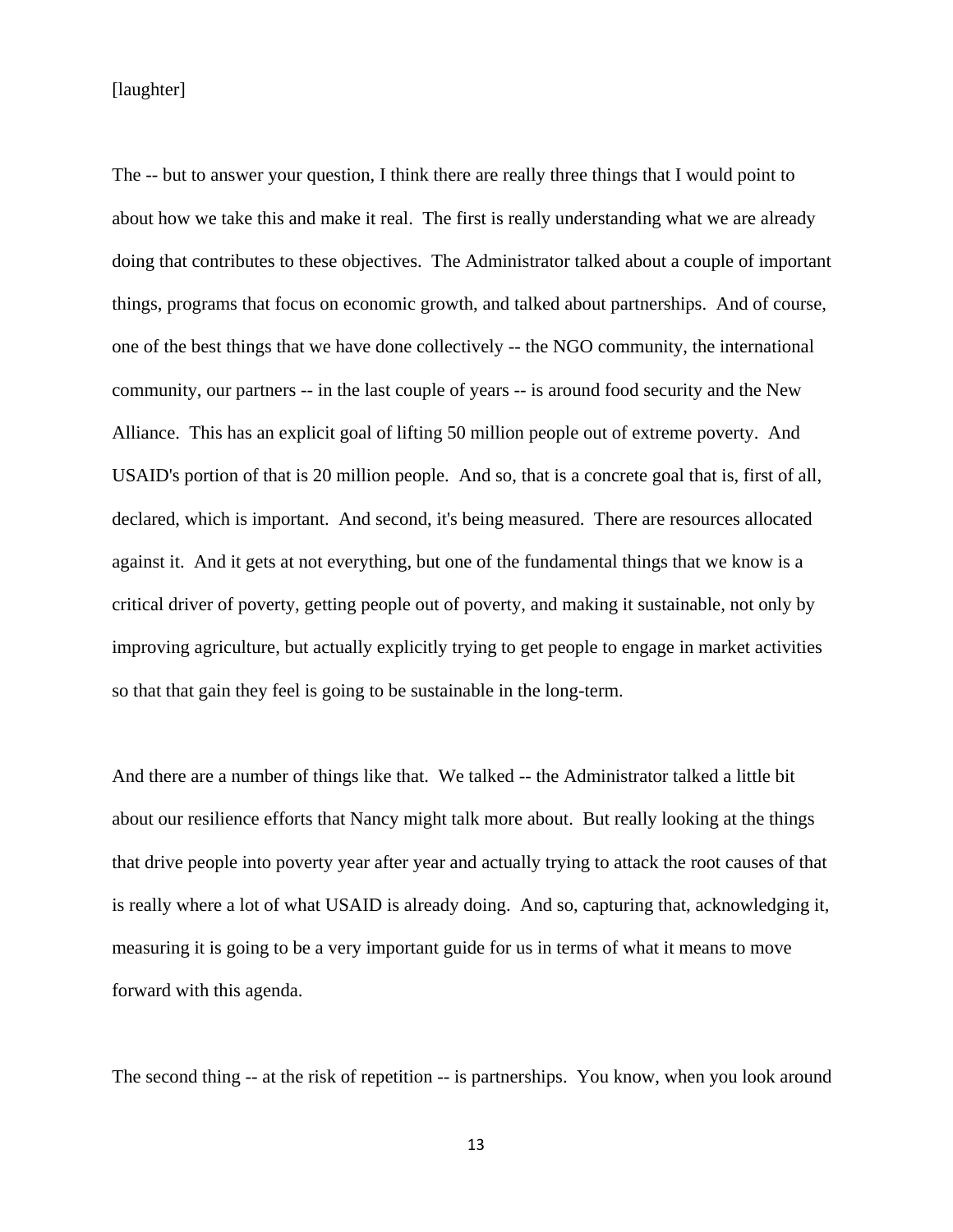the room at our partners here, at home, within the NGO community, within the philanthropic community, you look at the work that we're doing on working more creatively with our traditional donor partners, but particularly bringing in outside partners at the local level and at the international level, in the private sector.

One of the things that's astounding about development today versus 20 years ago is that we are now -- overseas development assistance is only about 10 percent of the money that's going to be invested in developing countries. And so it's not just that we want to partner because it's nice to have partners. I mean, without these sorts of partnerships, we cannot accomplish major goals because the big resources are elsewhere.

And USAID is doing so much right now. I almost feel like we are in a -- we're kind of in this start-up phase -- somebody said this to me the other day when they came to our office -- because we have -- we are breaking down walls that have traditionally existed in terms of how we partner, who we partner with, how we can invest. And it's very exciting to see. And unlocking our own resources, to unlock the resources of others is really powerful. And that brings me just to the third thing. And this is where I'll end. And that is about accountability.

#### **SUSAN REICHLE:** [affirmative]

**ALEX THIER:** I think one of the most powerful things as a person who came to USAID from the outside a few years ago, that I have seen happen with this organization, is our determination and our ability to be accountable for our resources, to be accountable for results, and to be transparent about that. You know, we have an iPhone app that literally has every single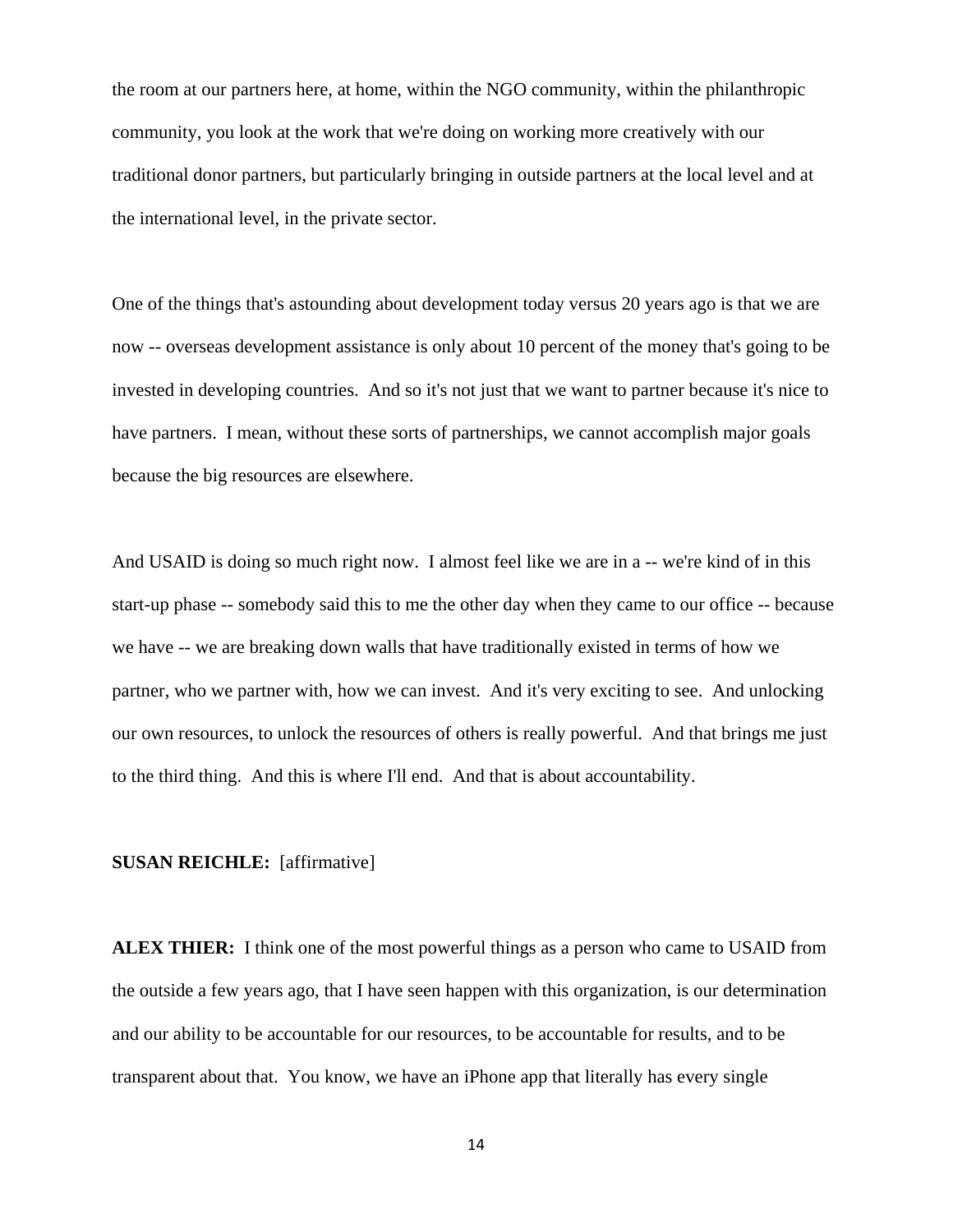evaluation that USAID does and is published on the DEC. You can find it, USAID DEC. You can download it. And that's amazing. Because as somebody who worked in the outside community for many years, I would try to get USAID evaluations of this or that thing. You couldn't do it. It was often a black hole. And the fact that they are all available, without exception, the good, the bad, and the ugly -- and there is some ugly out there -- we all know it and that's the only way we learn is by looking at the ugly -- that that's out there. And it's attributed, in part, to you, Susan, who was my predecessor in this job and really pushed the Agency to do this.

But it's also about accountability at the local level. You know, one of my -- the most profound things that I see when I look at the countries that are succeeding developmentally and the countries that are not doing as well -- and the single most salient feature is about legitimacy and democracy and governance. It's about the extent to which those governments and those societies are inclusive, that they are democratic, that they adhere to democratic principles not only by holding occasional elections, but by involving their citizenry in decision-making. And critically, by involving their decision -- their citizenry in the financing of their own development.

One of the things that we've been talking about a lot this year is domestic resource mobilization, which is a fancy word for taxation and whether it's of your own domestic population and their income or revenue streams that come from natural resources. Domestic resource mobilization is the biggest pool that is out there for financing of development. And we know -- having been through this ourselves and the United States and every other country -- that fundamentally the social contract is built not only by giving citizens rights, but also citizens responsibilities to contribute. And when that exists, and when citizens contribute to their own development, it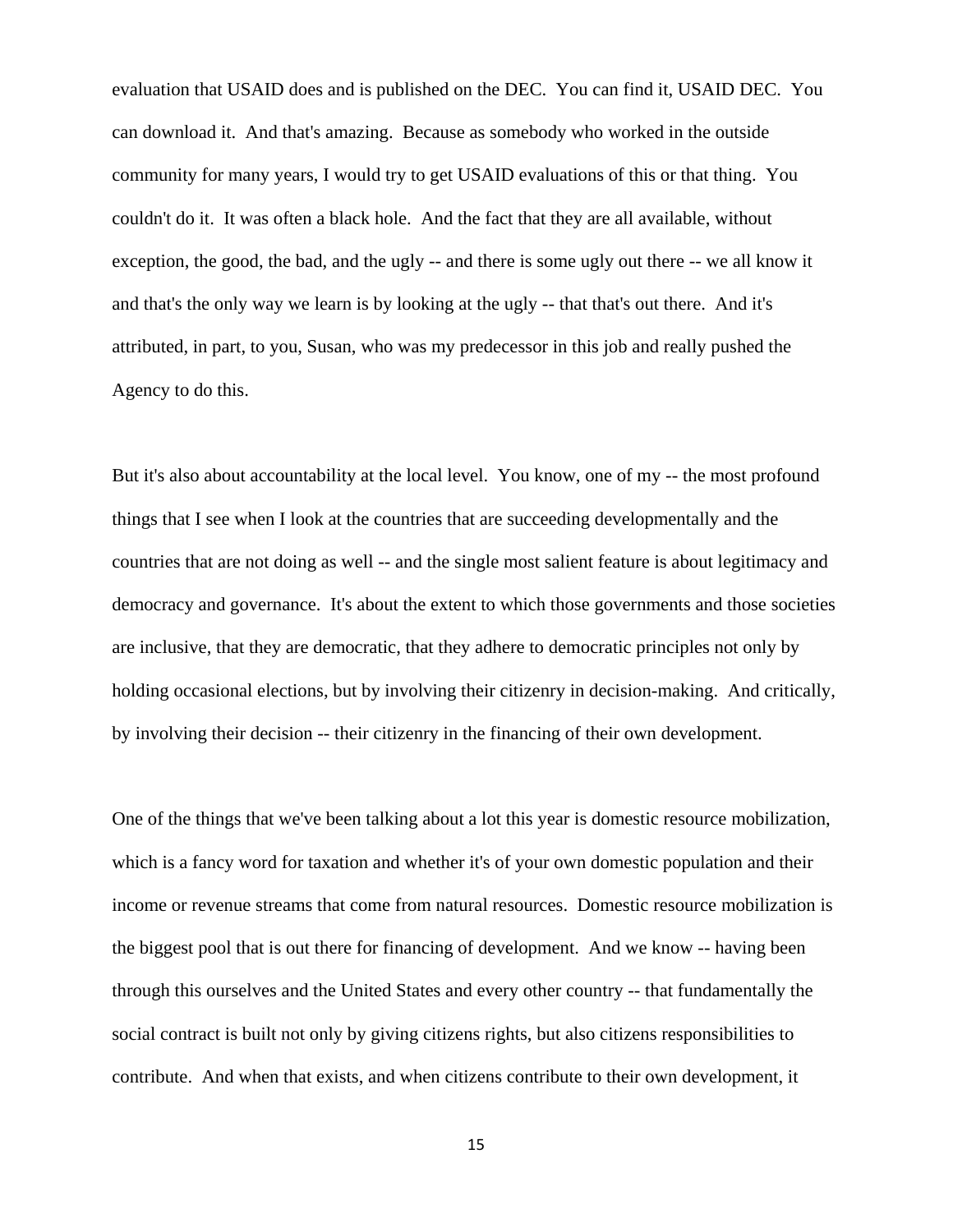strengthens development. It strengthens local ownership. It strengthens government accountability. And so, we have to demand accountability. And I think part of this -- Raj's realization about the importance of corruption and tackling corruption is fundamentally that it is at the heart of this accountability.

**SUSAN REICHLE:** Thank you. That's a wonderful framing for this. And I think a wonderful segue to Anne. Because one of the things we were talking about earlier is that as we look at this goal, of going to zero, it cannot be us, the international community. It can't be just a plan that's cooked up here in Washington, or Geneva, or any of the major capitals. That ultimately, the poor engaging in these issues, and really having a seat at the table. Anne how, from your perspective and from the work that you've done around the world -- how do you see us -- how can we all be better partners to engage local actors? And other stakeholders who really are part of the solution.

**ANNE GODDARD:** Thank you. Again, you get asked to be on a panel when you just had a one-and-a-half hour meeting. But we're an advisory group, so I bring my outside experience to this discussion, which is first, I think that if -- during the next two years -- ending extreme poverty ends up being on the top of the MDG agenda, I think we as a community have already started aligning ourselves during the current MDGs behind that agenda. You're right -- as Raj said, I think it got off to a very slow start. But then it really did get momentum. So if we're out of the door with momentum, we have more the ability to accomplish more in the next 20 years, I think, than we did in the last. That's first.

So if that ends up being there, I think there'll be a natural alignment of different players. Not all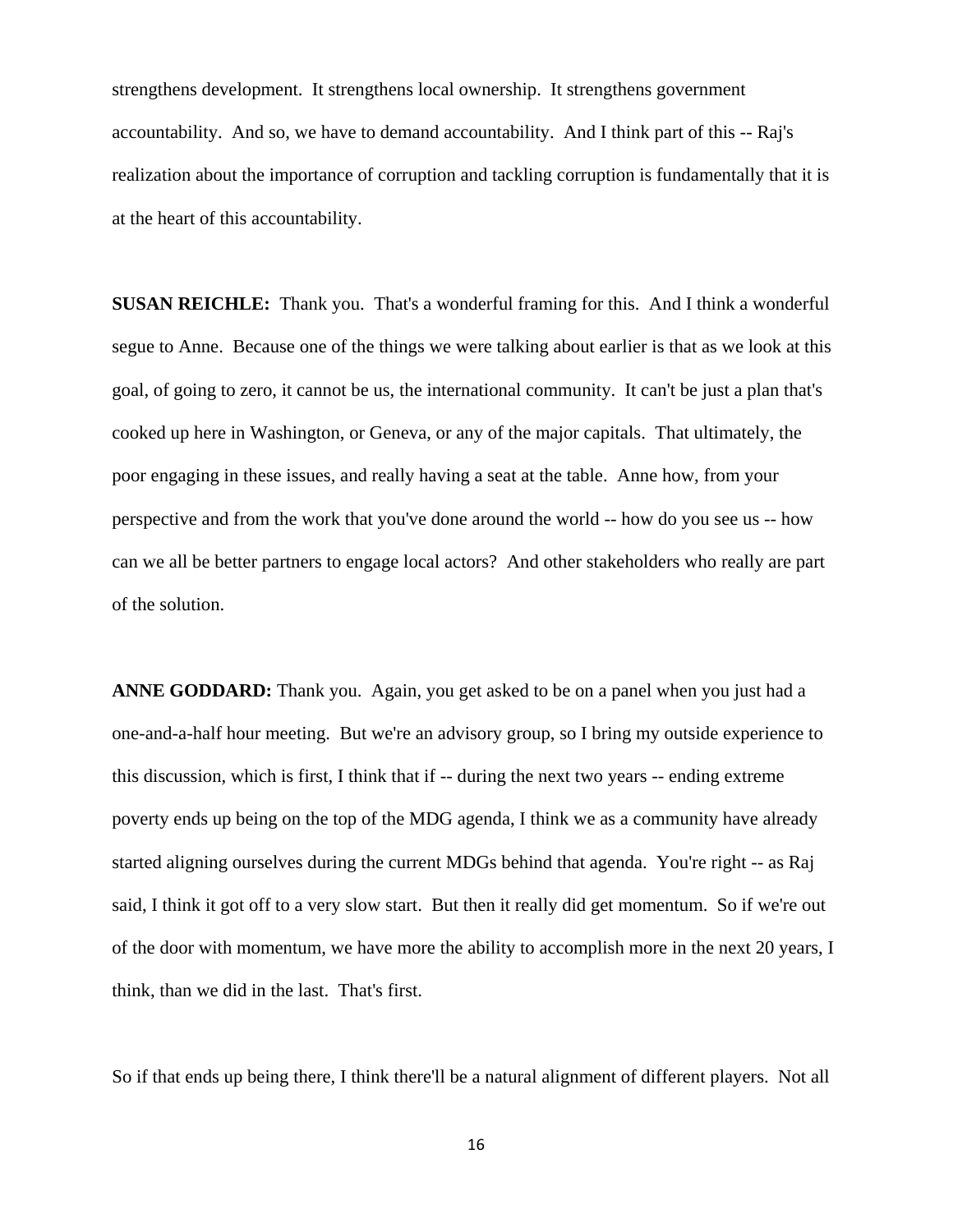players, but many players. Second, I would say that I think it's important that this whole process is not only aligning institutions, but it's also aligning people. And I think it's very important to bring the voice of those that we're working with and for and alongside in the countries we're working in to the discussion. For example, we're -- we did a survey recently in ChildFund - focus group discussions. 41 countries, 55 groups of children. What are their concerns? And we brought that, presented that. And that was fed into part of the high-level panel.

And the one issue that came up very much from them was violence. That was the number one concern. Number one obstacle from going to school -- violence. Violence in the classroom. So I think it's really important that we continually bring along the voice of those that we're working with. And that's as individuals and then the third, I would say -- or the second -- would be a civil society, local civil society groups. I think there are many international NGOs in the room here. We've been working for years with local partners. We have at ChildFund -- one example, we have over 500 local partners we've been working with for a long time. They're key players in the development of their country, you know? They need to get involved in the process, in the discussion.

Now, if you involve people in the next two years, you'll get, obviously, a lot more buy in when it comes out. And then you'll -- there'll be natural partnerships that end up developing out of that.

My last comment, I would say, is we talk a lot about public/private partnerships these days. And obviously, they're very important. And we -- the private sector -- that's why I'm not sure - they're the ones, in my mind, when we talk about getting behind the ending extreme poverty -- I think that's still going to be a, you know, challenge. The question is that -- in my mind, will that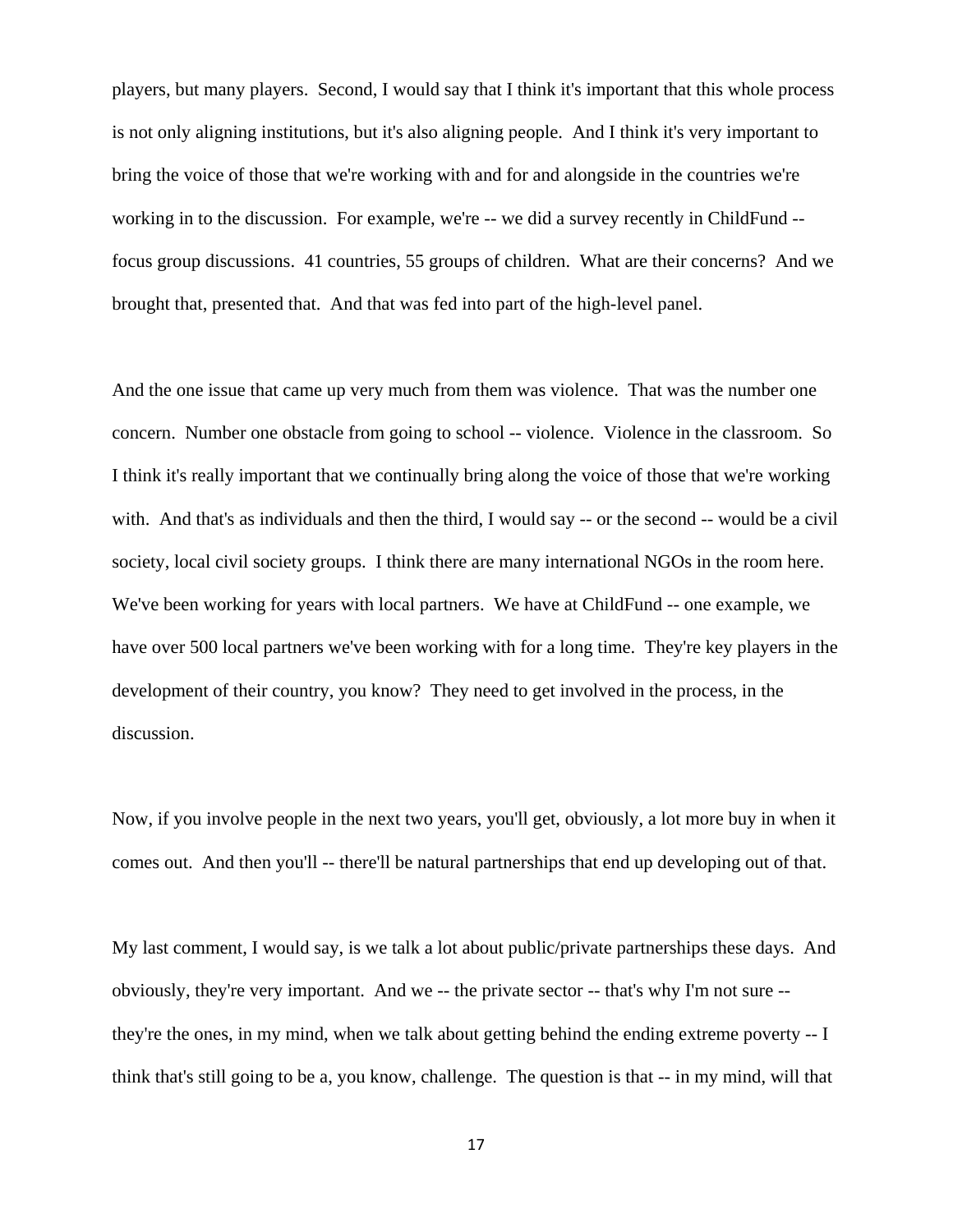be something that they'll buy into readily? But they're obviously a major player. I just came back from visiting our office in Mexico. They have 53 partnerships with local companies. Blew my mind when I went there. All kinds of different partnerships. And they -- and we picked out one, the most in-depth one, I would say, which really was the mining industry. What they really -- the mining industry really opened up about the problems that they caused in the local community and how they're really trying their -- they love now the fact that with this partnership, they're at least in the same room with the local community, where they couldn't even get in the room before, the relationship was so bad. So that's a plus. But they said -- but we talked about after they left, how can we then start influencing their practices, obviously? Because that's contributing to ongoing poverty. And that's a sophistication in that public/private partnership that some organizations have developed, others haven't. And we need to do that.

But I would say the other thing in public/private partnerships is on the private side. We all know the definition of "public." The private, actually, has two definitions. It's private for-profit and private non-profit. And I think we have to think not only in the private for-profit, but also in the private non-profit, both here and in the countries we work in, how to bring that collective voice into it. If people have a -- a part in the discussion in the next two years, they'll buy into it and there'll be other opportunities for doing business that come up, from having those worthwhile discussions.

**SUSAN REICHLE:** All right. Thanks. So we've heard a bit from the -- a government perspective on how to attack this challenge. And then working with local stakeholders and transitioning into a discussion on public/private partnerships. And from your perspective, Tim -- I mean, how -- what do you see the role of -- how do we get to scale? Because ultimately -- and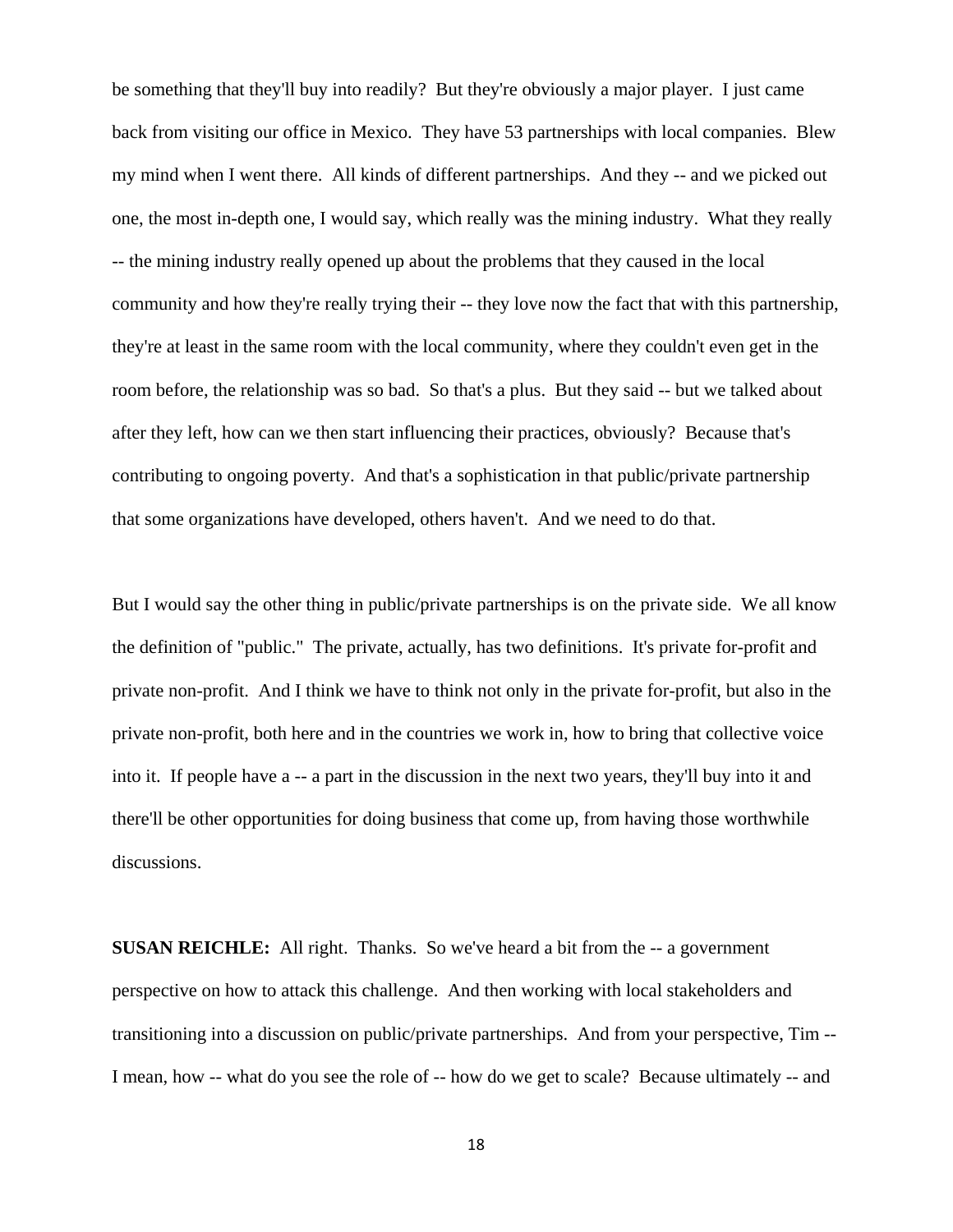the Administrator talked about this as the first area that we all know we need to be better at - how do we actually scale up those solutions? Because this -- we're -- while we've had incredible results, as Alex and the Administrator have framed, over the last several decades, we also know that this is not going to be easy. There are still 1.5 billion people living in extreme poverty. And so, what -- from your perspective, Tim, what do you think are some of the tools, some of the things that we should be thinking about as we attack this challenge?

**TIM MCLELLAN:** Thank you. I've been asked to speak in terms of kind of what we can do to entice the private sector to be a little bit more involved. I should clarify that TechnoServe is a non-profit organization. We are, however, very much involved with working with the private sector. We work broadly in economic development, working to improve market systems, improve inclusion around various markets and value chains and entrepreneurship around the world.

So I guess in that sense, we feel like we're often a little bit at the cutting edge of what I think all of us, as leaders in the non-profit sector -- maybe the traditional development sector -- are encountering, to look at new ways to fund our programs, to develop constituency for them. And certainly, we find in our work that the private commercial sector is a little bit different from the non-profit sector that Anne, I think, has said is also a big part of change -- is certainly an area where there is just a lot going on. I've -- I'm sitting here with a lot of gray hair. I earned that gray hair kind of in the traditional development space, frankly. And I'm quite astounded at the transition of how multinational corporations, regional companies have really started to play in a very real way, a very transparent way in the area of economic, social, environmental transformation, around their supply chains.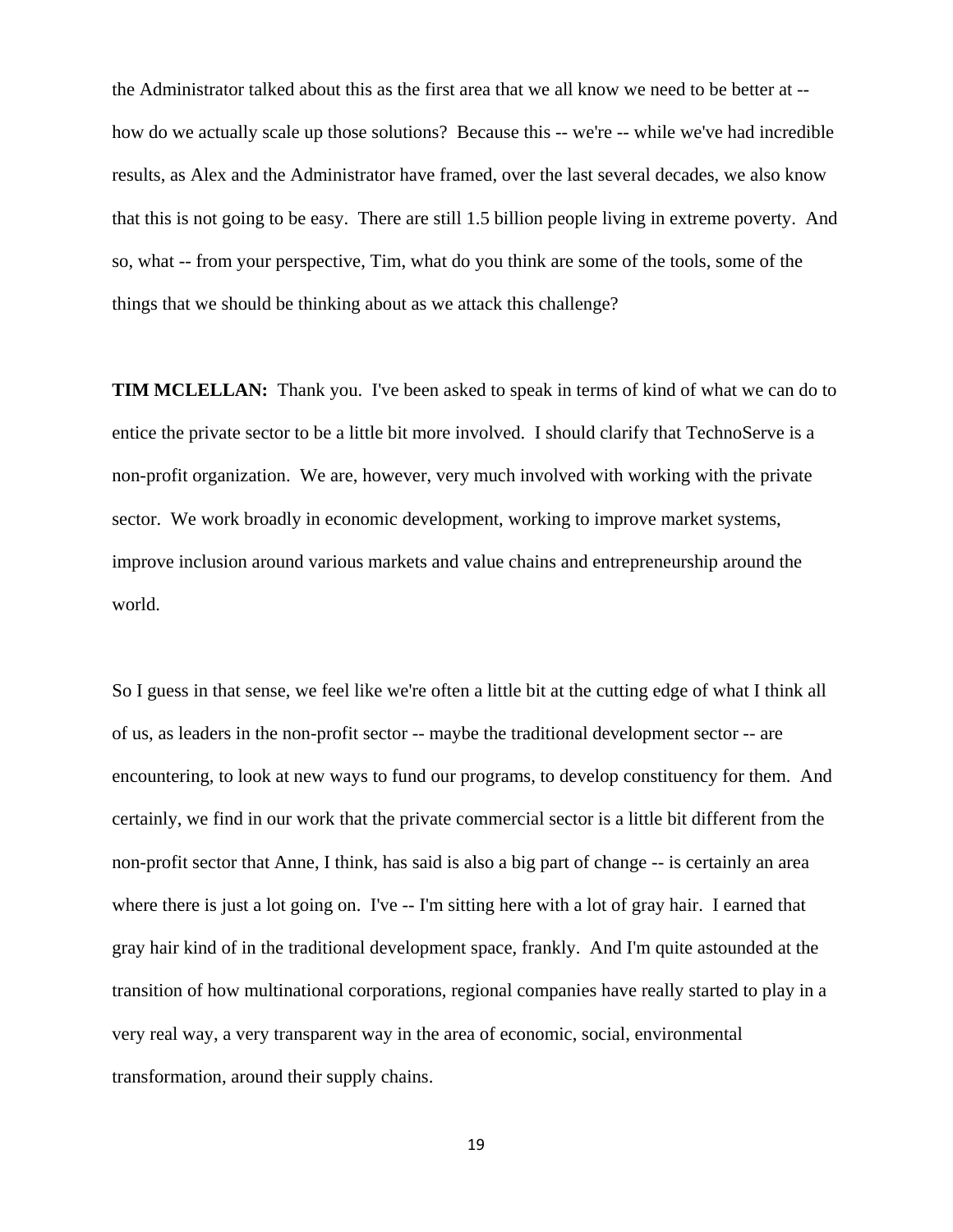And I suppose we sort of look at that writ large as the forces of globalization, and transportation, and communication. Products are made and assembled from all, you know, different parts of the world. Markets in Africa now are very attractive to companies where even, you know, just a few years ago they were not.

So the game really has changed. And it's changed almost faster than we can keep up with it. So I think it's quite natural, as we set out a sort of stretch goal here around extreme poverty, to look to this transformation and say, "Well, you know, what can it -- what part can it play and what role can it play?" And perhaps, you know, just really this soon after the president's announcement earlier this year, we still probably have a few more questions than answers. And I'll maybe just put out my own as I read the document that's been provided as a background for this discussion. I think a couple of things come to mind for me. First of all, you know, in public/private partnerships, it's still pretty early days. And I think we need to acknowledge that. We're still getting used to  $-$  sort of from the public sector trusting the private sector. The commercial sector itself trying to figure out, what is all this weird language you guys speak from the development world? And how do I work with you? I know in our own context, at TechnoServe, we find that we're actually a pretty effective broker of these two kind of different energies, different languages, if you will. And you know, I think in each transaction, in each sort of new investment, inviting the private sector to the table -- I think we need to acknowledge that we're going to have to get through that. It's not something that's easily bridged.

And if we want the private sector, kind of from the development side of thinking, to keep invested, we have to keep listening to them. We have to understand that they're coming to this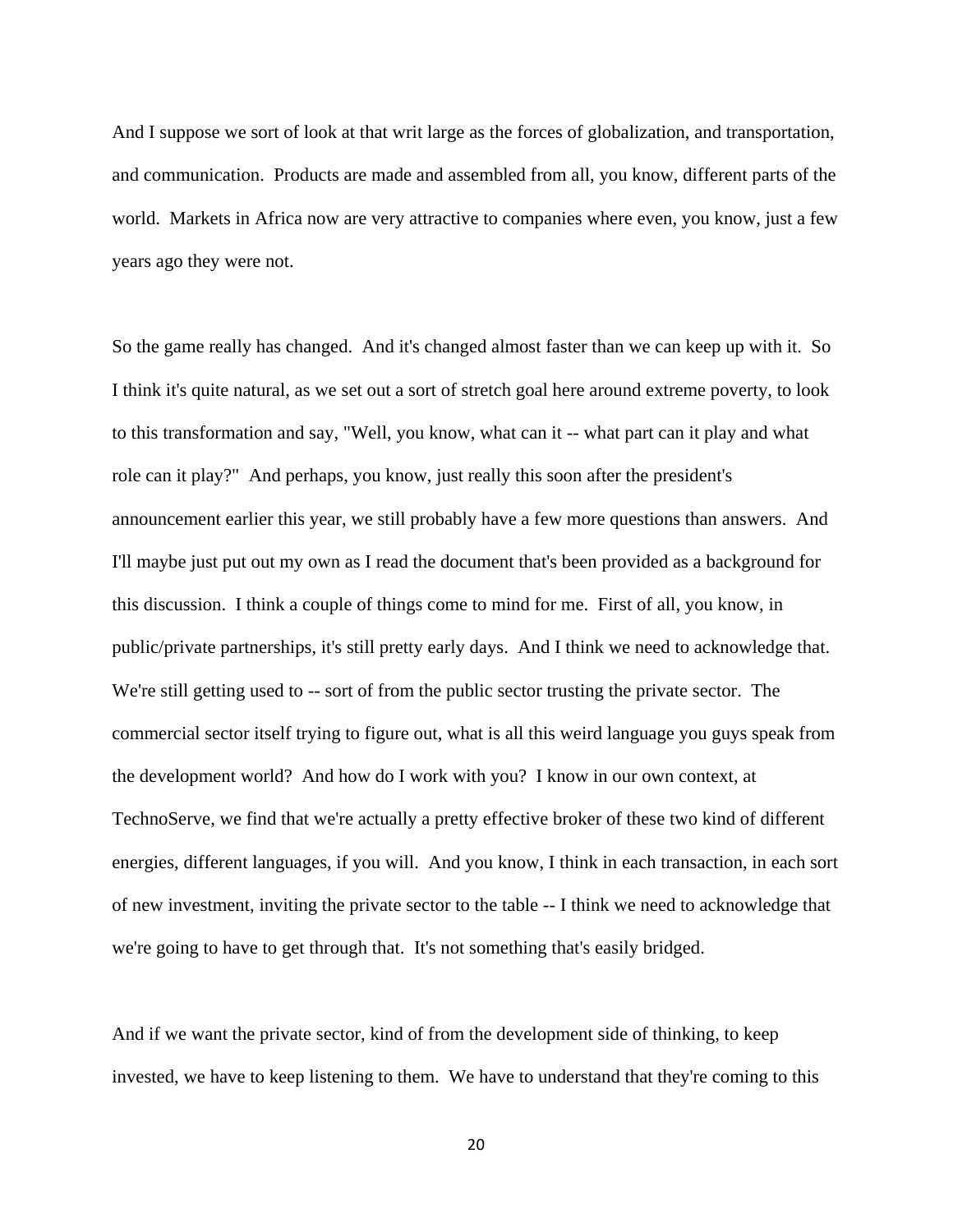engagement with their own very specific interests. And they're competing -- you know, this market -- this global marketplace, we can think of it as a world of opportunity. It's also a world for them of very much increasing competition and increasing challenge. So nothing is easy on their side of the table, as we find it, as trying to manage, you know, development organizations in very changing contexts -- also challenging. So being patient with this newness, working with it, being iterative, working with demonstration programs, thinking about pilots and learning, this kind of sense that we all have -- I think -- around monitoring and evaluation. Well, thinking about trying something new and then thinking about what does that pilot say to scale? Have we piloted scale? Or have we just piloted something that can only be done in a small place?

So this kind of [unintelligible], I think, is one thing that I would throw out there as kind of a cautionary or at least something to keep in mind as we work with our private and commercial partners.

The other thing is, you know, we're talking about fragile states. And particularly as we talk about the commercial sector and inviting it to be a part of this, that's going to be a challenge, I think, that we probably need to acknowledge. And one thing, I think, that the Administrator just talked about is, you know, thinking about humanitarian assistance and the great opportunity to move more to resilience. I think we're an organization that first and foremost, we think about the market. Where is the market-based solution here, to build in more inclusion, to create more opportunity for employment, to create more opportunity for those who are not participating in this globalized experiment. How can they get in the game? And I think that, you know, if from the humanitarian side we're saying, "Well, how can we sort of move people off into this idea of resilience?" and then from the market side, we're talking about including people more,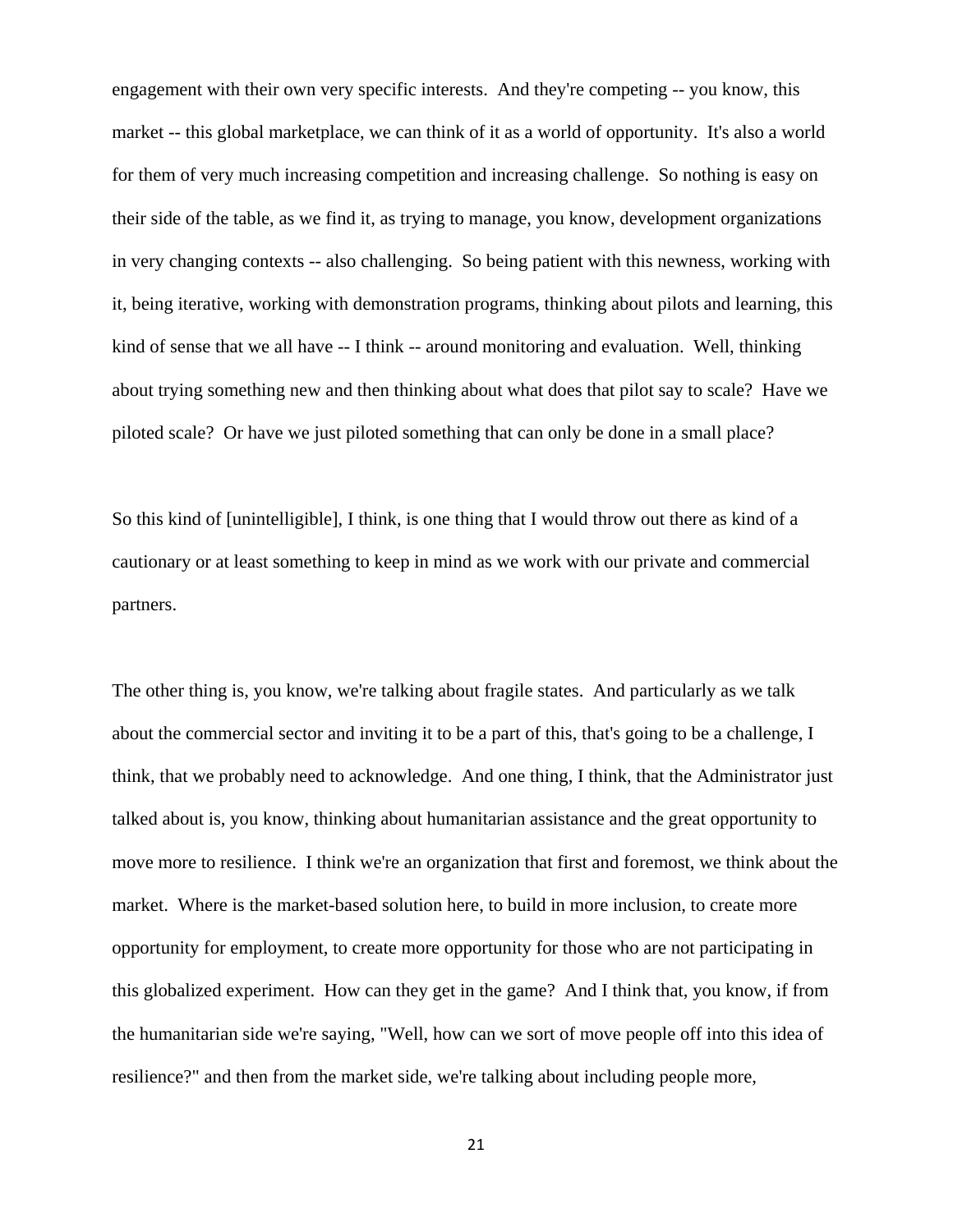somewhere in there is I think a productive tension that, you know, asks us well, how much can the market do? How much more can the market do versus how much are we just going to have to keep doing. And in their releases resources releases new ideas. And so I think as we go forward, pushing on that tension and sort of asking the right questions around it I think can be very productive for us as a community.

You know, the third thing I would say, one of the things about our preparation document that really impressed me is we started from a foundation of taking together the best thinking about what poverty is. There's been a lot of work done in that area, and I'm far from an expert in it, but I found it very productive to have it in one place that, you know, this is what we think about it. This is how we're going to measure it.

And let's think about PPPs the same way. USAID itself has done some of the great work in measuring public/private partnerships. And one of the key principals is that everybody you bring to the table, whether it's a civil society organization, a development institution, or the commercial organization itself, they're all going to bring their interest to the table. The partnership works as long as everybody's getting what it needs. So as we think about monitoring and evaluations, we think about measuring partnerships, we got to make sure we're measuring all aspects of it and are all interests achieving their objectives in that partnership equally. Because the partnership is sustainable only if that happens.

I'll stop there. These are just kind of initial thoughts for me. I know all of us bring our own experience to that, and that would be what I would offer to the [unintelligible].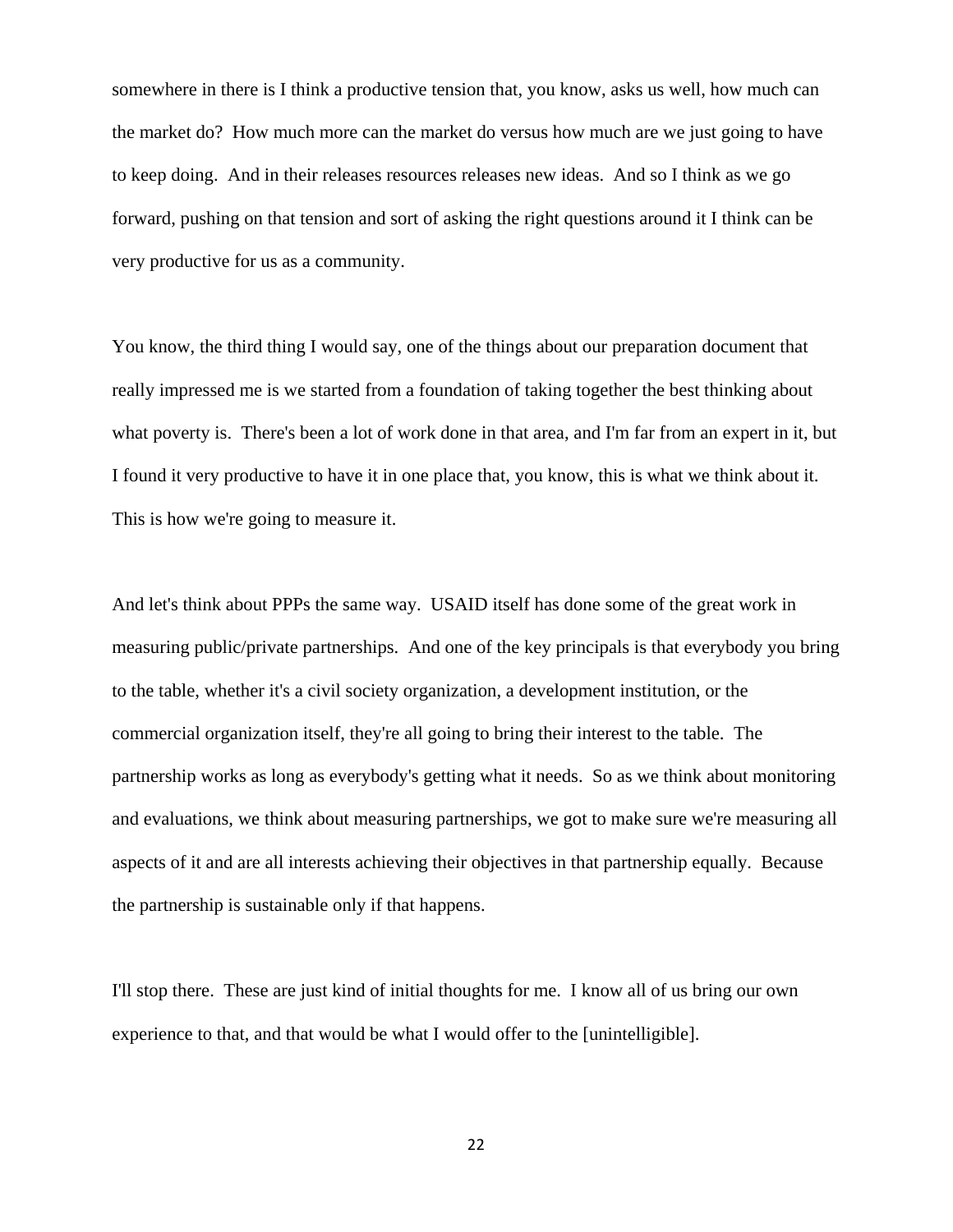**SUSAN REICHLE:** Great. Thanks, Tim. And you touched on, obviously, the importance of fragile states and the resilience agenda which Nancy has championed since day one coming into this agency about, oh, my goodness, a little over three years now.

So looking at where we were and where we're going but now with this new challenge before us and this new goal, how do you see us approaching the agenda differently? What do we need to be doing differently in fragile states and really elevating resilience so as the Administrator talked about that, we're not spending \$90 billion continually in nine countries?

**NANCY LINDBORG:** Great. Thanks, Susan. And great to see everybody here this afternoon.

You know, I think a lot of the key themes have been surfaced, and I have the great honor of leading a bureau that has a very long title but, in fact, embeds a theory of change, even in the title, of democracy conflict in humanitarian assistance. And, you know, basically what the bureau says is that we believe that when you have accountable, legitimate, effective governments, you have the ability to manage the conflicts that will inevitability surface in any community or country and the ability to respond to natural disasters as they occur. And in the absence of that AID has resources to help do the response and the recovery.

And so as we look at the goal to end extreme poverty, we also need to look at where in the years ahead are we going to find folks who are most mired and unable to move out of extreme poverty. And if you take out India and China, what we see is about 70 percent of the world's poor, \$1.25 or less, will be in countries that are deemed fragile or conflict affected. And we are seeing that over the last 20 years, the least progress has been among those roughly 400 million people who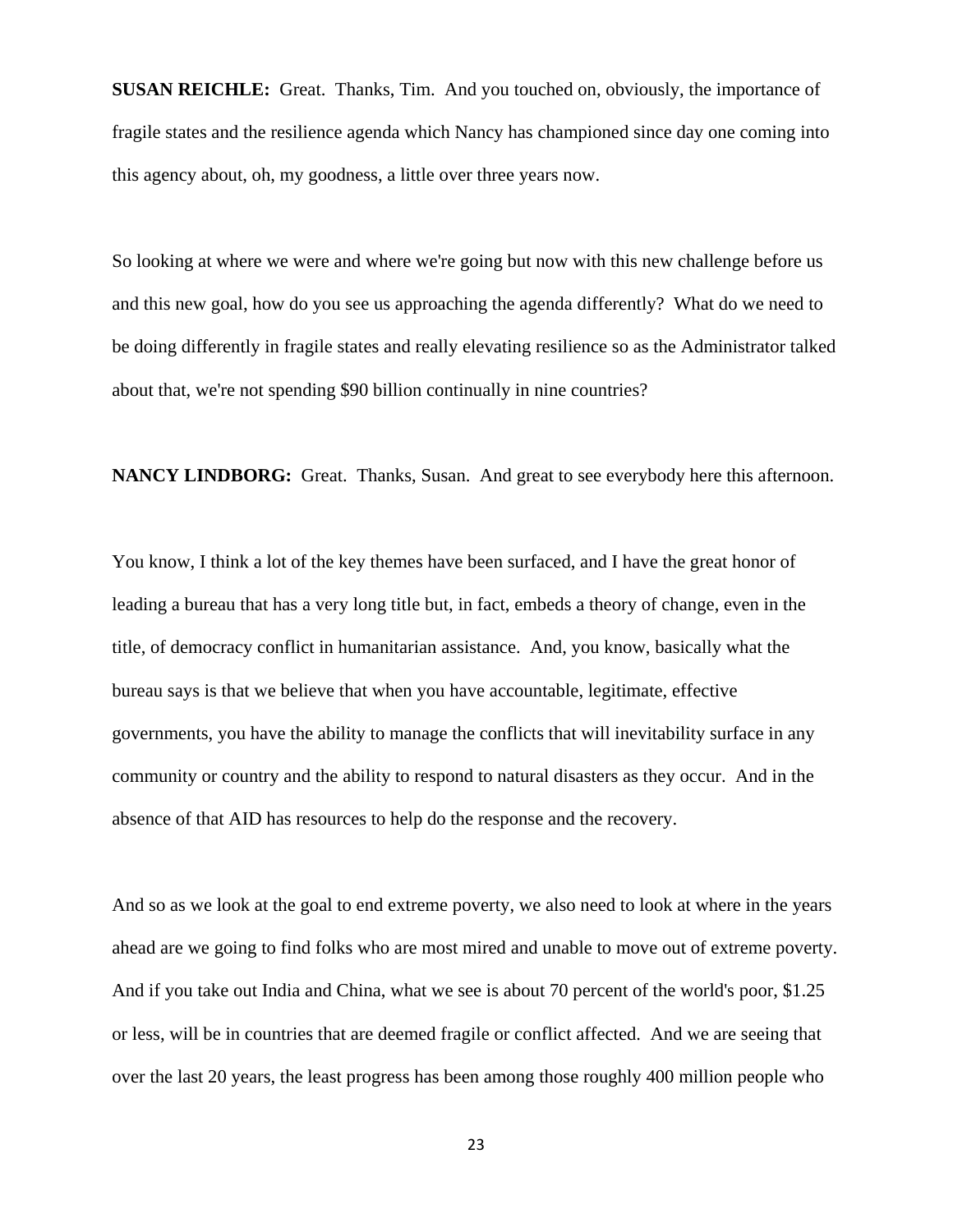are living in conflict affected states or fragile states.

And I want to be very clear about how we are defining fragility, and that is states that are not only not effective, they are not able to control their borders. They are not able to provide services for their citizen. But also, those that are not deemed legitimate. And I think this gets very much at the corruption issue as well. If you are not seen as legitimate in the eyes of your citizens, that adds an additional fragility factor.

What, you know, we saw as both Alex and Raj have said, one of the most effective frameworks has been the Millennium Development Goals, in part because it created a frame that aligned resources and energies. Similarly, just in the last two years we've seen the emergence of something called the "New Deal for Fragile States" which is the initiative of actually 19 self proclaimed fragile and conflict affected countries. So it's not us telling them, but rather those countries embracing the fact that to emerge of these cycles of conflict and fragility, it is a different kind of development challenge. And it's built on a lot of the World Bank data that says governance and security and development are inextricably intertwined.

And so we need to think differently. We need to move out of a development as investment in high productive areas, but rather tackling some of these core challenges. And so what the New Deal does is it really outlines five core areas for a mutual accountability frame to be built; and it's legitimate politics, security, justice, revenue or taxation generation, and essential services. And let me make sure I didn't forget the -- and economic foundations.

And so when you take those as the menu and you build a program around that, you get the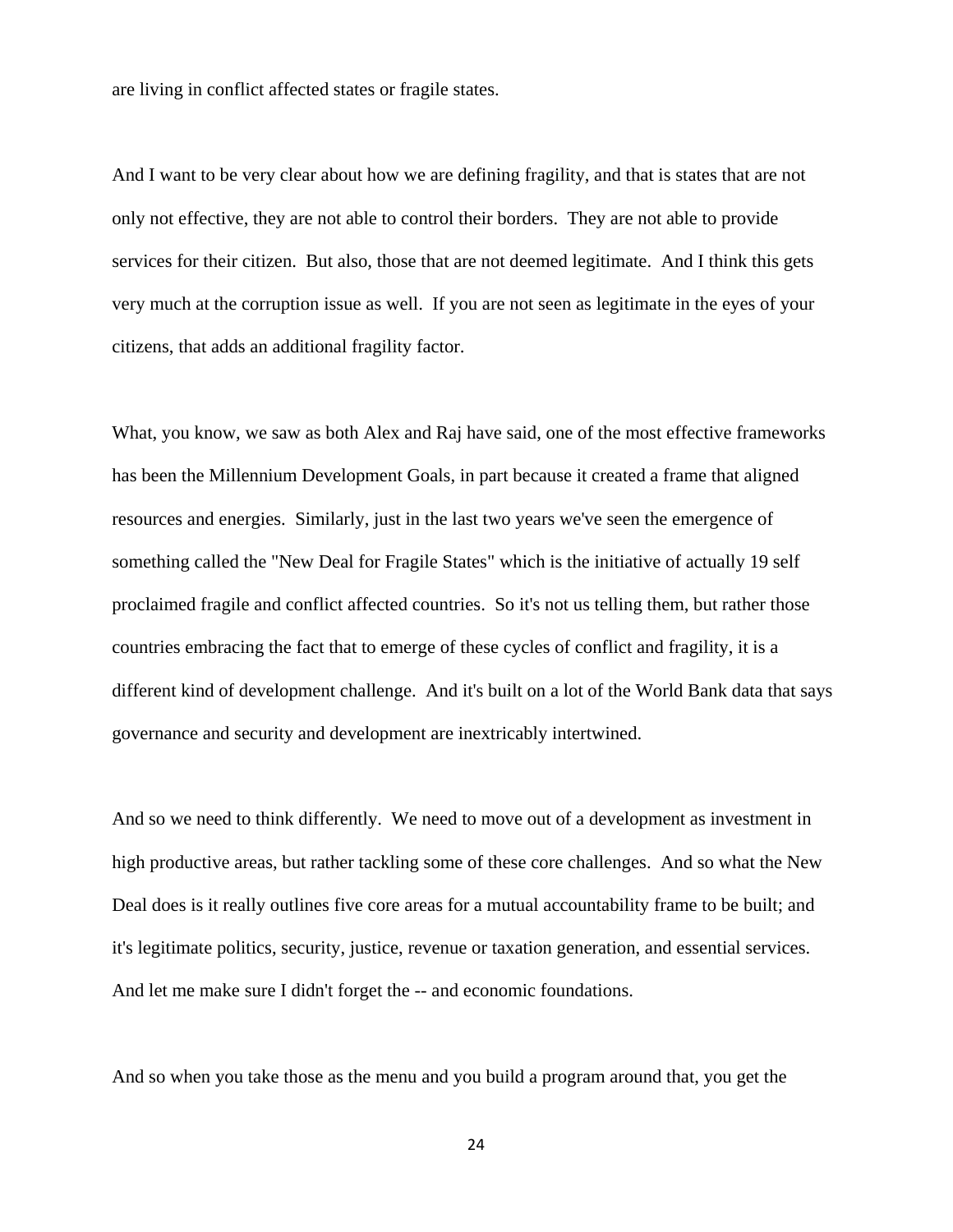opportunity for those countries to take ownership of that agenda and for the international community to align against that. And it becomes an opportunity to really move forward on those -- in those areas and with those countries that will otherwise maintain a pool of stubbornly poor who are not able to move forward.

So we have embraced the New Deal for Fragile States. We are -- USAID is one of the sponsors of Liberia's New Deal. We're very much involved with Somalia's New Deal. And we're hoping that South Sudan will come forward with a New Deal soon. As you recognize from that list, these are some of the most stubborn cases, but we think this is the best chance in a very long time, especially for a country like Somalia.

And, you know, moving to the resilience agenda, the resilience agenda really came out of the wakeup call that we had in the Horn of Africa Drought, 2011, where 13 million people were plunged into serious crisis. It was only Somalia where you had that confluence of conflict, no government for 20 years, and drought that it turned into famine which underscores that at the heart of both the resilience and the New Deal Agenda is the need for these effective, accountable governments.

With resilience, what we're seeing -- and Raj noted this with the amount of investment that goes over and over again for humanitarian assistance -- is that part of the problem is that we are having this ever greater wave of natural disasters: droughts that are coming every couple years instead of every 10; the drum beat of typhoons, Philippines is having the worst year since 1993. This was -- Typhoon Haiyan was the 25th named storm this year in the Philippines.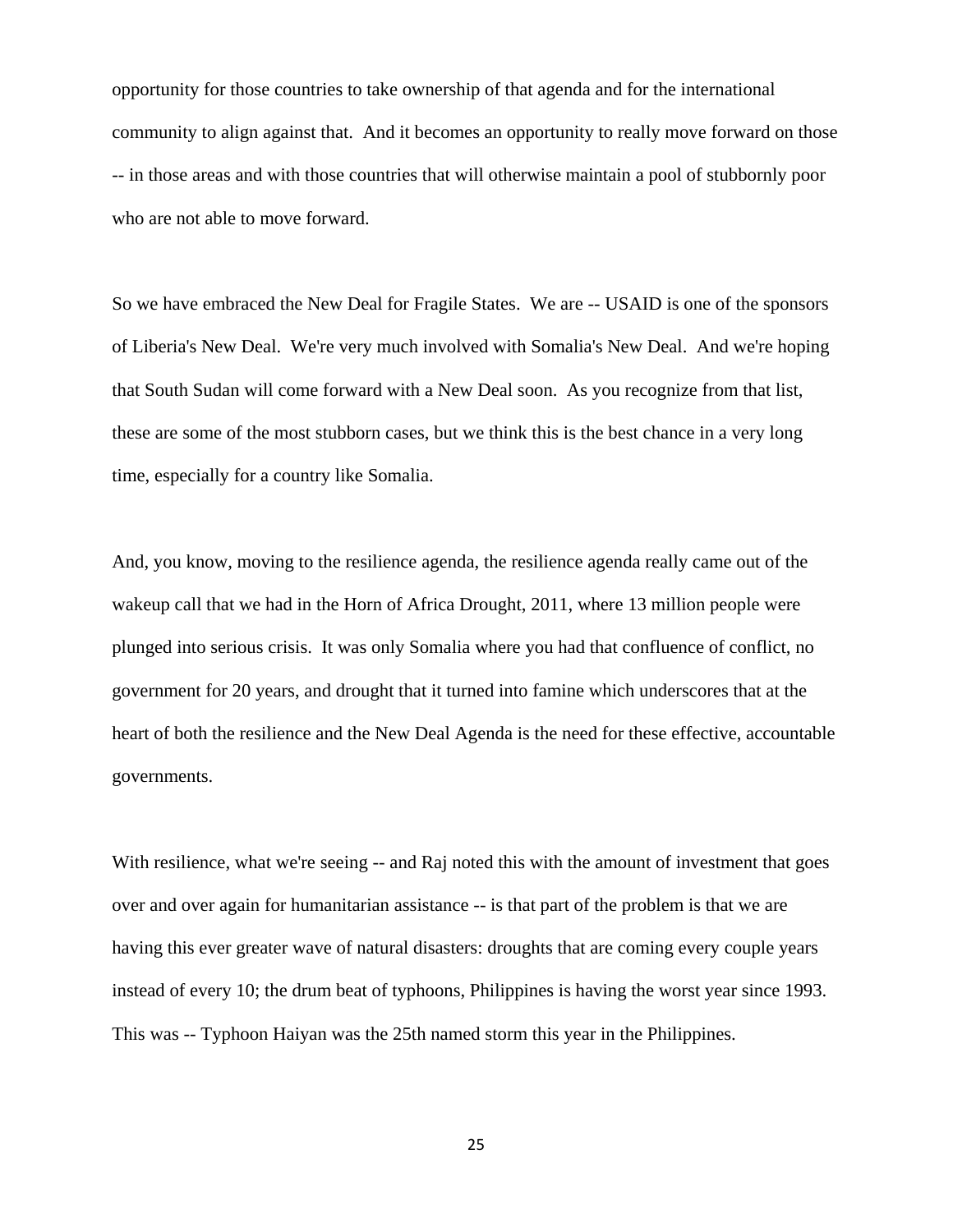So we're seeing this come ever faster, and they are battering the most vulnerable populations the worst. However, we're also seeing that where you are able to work to build resilience so that you can prepare for, adapt to, and mitigate the risks of these disasters, that we can keep those communities and populations from falling into deep crisis over and over again.

Again, there is an international framework that has been developed around resilience that is able to align investments across the donor community and in partnership with local governments. Often some of the policies need to be changed along with how we provide our assistance, how we interrupt the stovepiped approach of development over here and humanitarian assistance over here, bring it together with the shared goal of building resilience so that we are able to invest in some of these poorest of communities and help them withstand the inevitable shocks.

So as we look ahead to the post 2015 MDG agenda, I think one of the exciting things is not just recommitting and mobilizing around this shared goal of ending extreme poverty, but we're able to put into the post '15 agenda two critical elements that were not in the first round, and that is the importance of accountable, legitimate, effective governments and of being inclusive and including those very poor, very vulnerable communities that were otherwise not experiencing the growth and were more vulnerable to these shocks. And both of these are agendas that USAID has deeply embraced.

**SUSAN REICHLE:** All right. Thank you, Nancy. So I think what you heard up here, at least I did, listening to each of our panelist is something that the President was very clear about when he launched this in the State of the Union almost a year ago is that it requires an integrated and holistic approach to really tackling ending extreme poverty in our lifetime. Whether it's working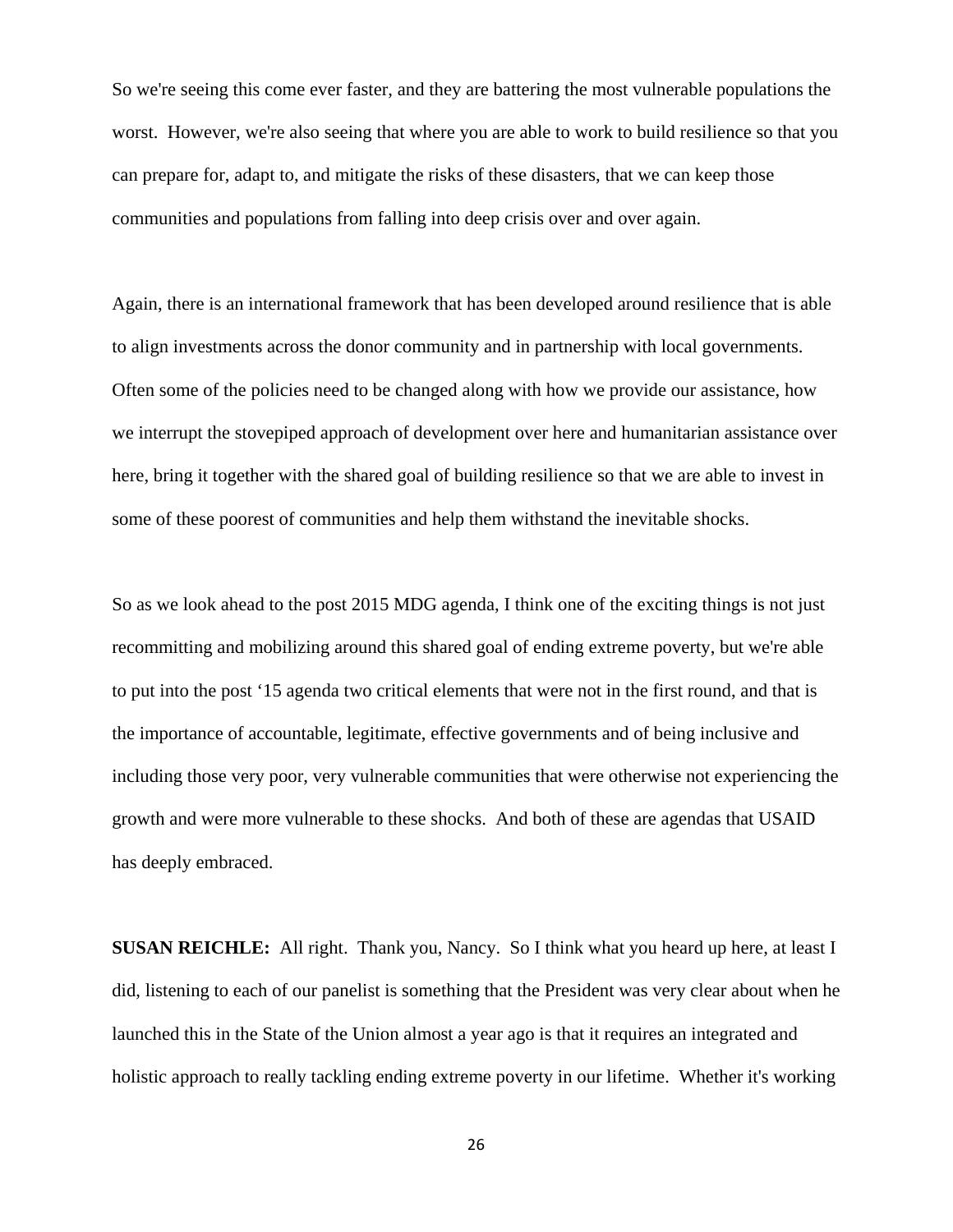in fragile states or the importance of accountability and legitimacy moving to scale involving local stakeholders, public-private partnerships, really thinking deeply about this. There's not one thing. There is not, unfortunately, that golden ring that, "Ah! if we just get this, we'll then really change it."

So on that note, I would like to open the floor and hear your questions and comments and, please, just rise, identify yourselves, and there will be a mic.

**JOHN COONROD:** Thank you. I'm John Coonrod at the Hunger Project. And this is a really -- I share, Alex, your view that this is like the most exciting time in human history.

[laughter]

The whole -- what the two factors that have been mentioned here focusing on fragile and crisisaffected states and really getting the poorest of the poor at the table, most of whom are women - what these things share in common is the critical importance of decentralization. So governments that have gained legitimacy and have become inclusive are ones that have become strongly and highly decentralized. So the aspirations of people who will only ever walk 10 kilometer radius, those aspirations can be expressed. And, you know, when we talk about kind of "the table" where stakeholders can meet, that's not a national table. Economic development, plugging people into value change, that's a Pinchot [spelled phonetically] table, a union, a county, subcounty table.

So this is something that USAID has been, I think, very good at: strengthening subnational,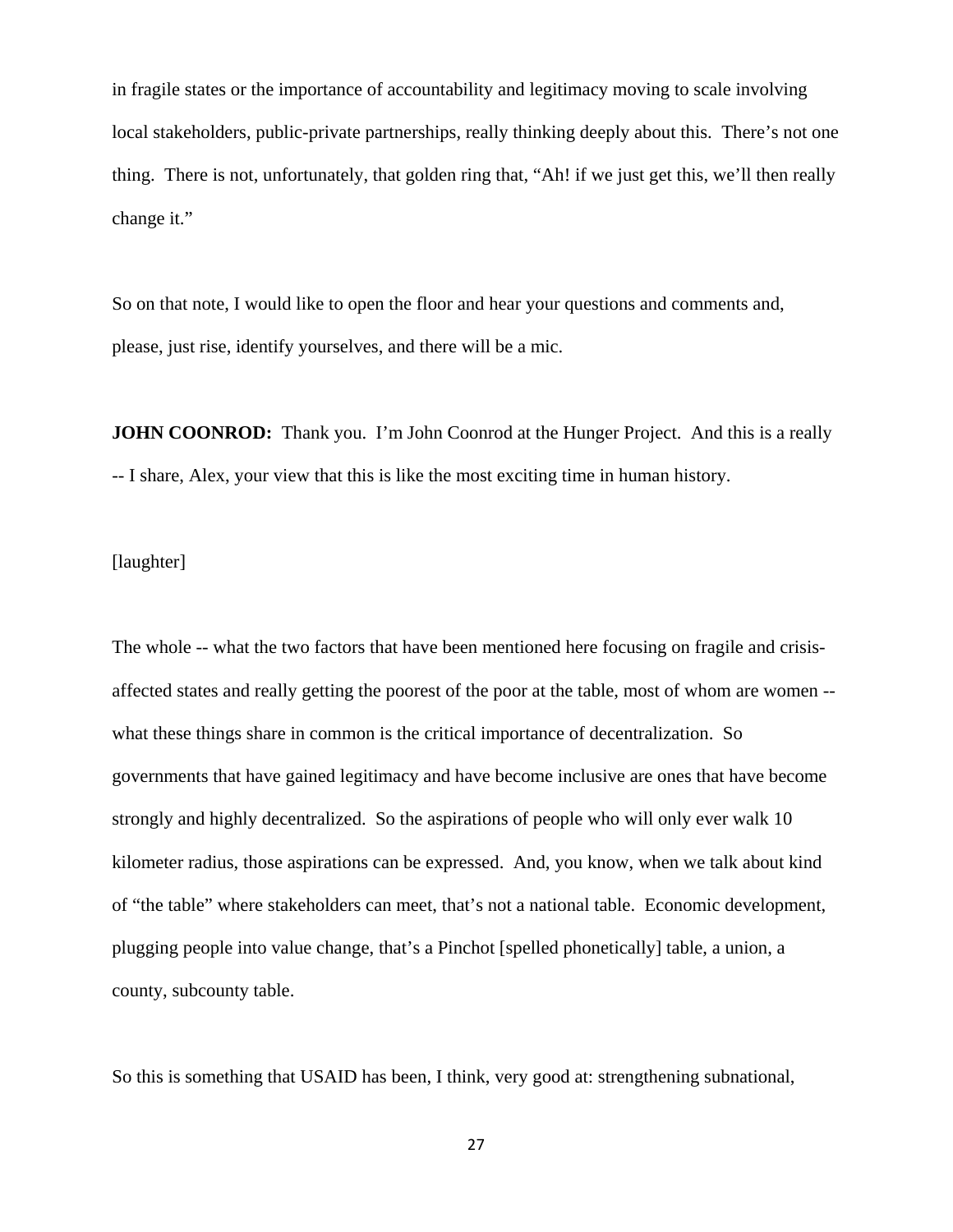local-level government. But it hasn't talked enough about it. I'd like USAID to brag more about its work on decentralizing local governance. And us NGOs, I'd like us to get more involved with it.

You know, one of the things that a lot of us on both halves of these sectors have done is that we've built parallel participatory structures that have actually undermined the development of democratic elected legitimate governments. We've made our own NGO committees more legitimate than the elected local government. And we really all to have to kind of swear an oath to stop doing that.

So that's my pitch. All politics is local. And the Secretary General recently said this, and especially when it comes to development. And this is something that since the U.S. emerges as a great power through a bottom-up local governance approach, I think we need to bring our leadership loudly on this part to legitimize the decentralization of economic planning, of basic services. And one of the biggest obstacles is that there's not -- in the poorest countries -- there really isn't civil society at the grassroots level.

There are civil society actors in the capitol, and for a long time, USAID and NGOs invested more in civil society at the grassroots level. We need to do that again now in this new context.

**SUSAN REICHLE:** Great. Thanks, John. Yes, I was going to turn to Nancy --

**NANCY LINDBORG:** Well, I want to just underscore that point. And we, you know, one of the challenges for many fragile states that do not have either effectiveness or legitimacies,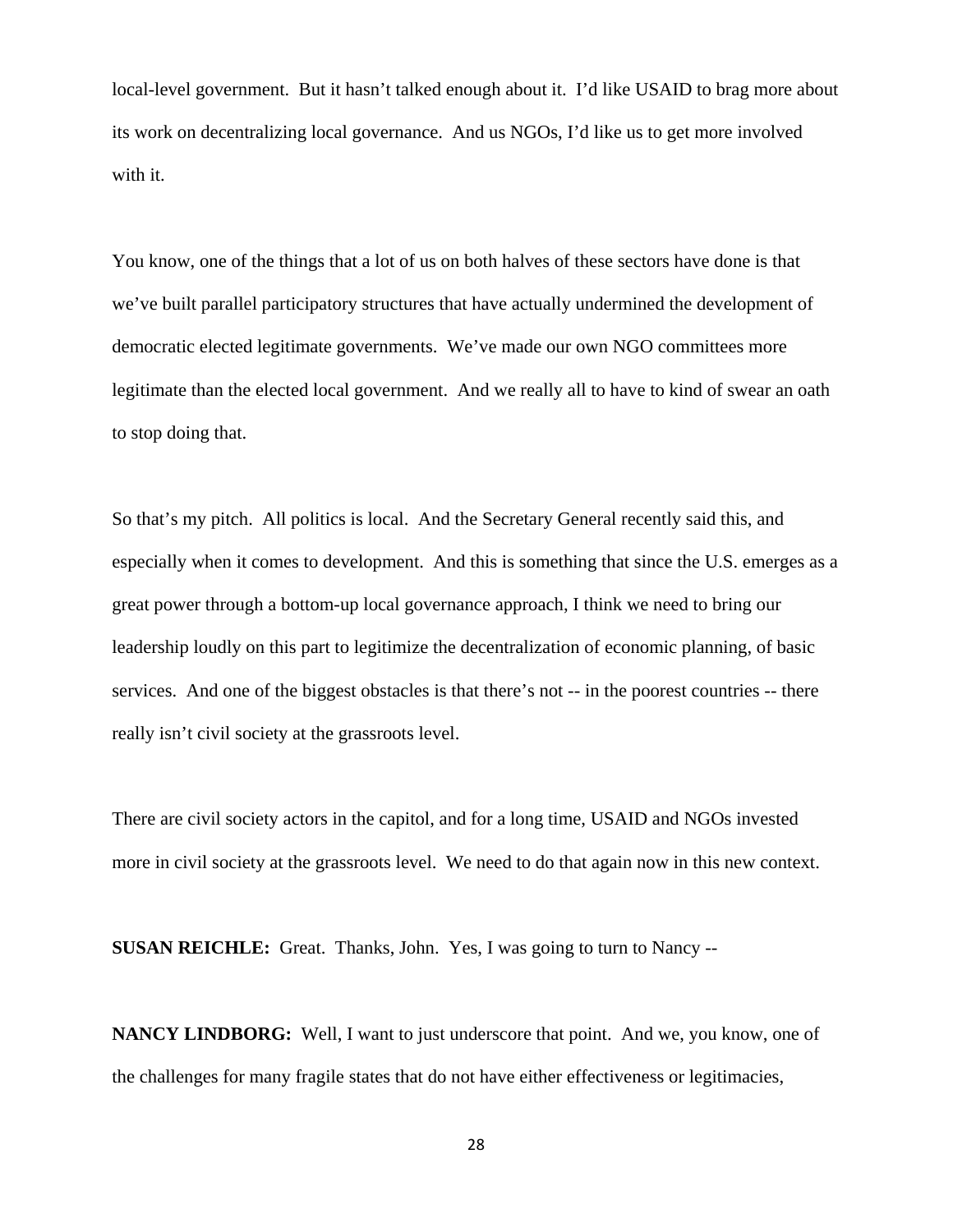they're often competing with parallel structures, whether it's Al-Shabab -- or 20 years of a very effective NGO delivery system. And so it is "how do we move forward?" It's -- you know, because you got to build the airplane while it's flying. And you need to have the means of helping to create the confidence in that government for it to move forward, even as it faces the challenges of maybe not having all the delivery systems.

So I really appreciate your comment. We have put a great deal of investment through the years in helping to support local governance structures and doing so with community involvement. And it does -- we do appreciate and need the partnership of people who work at all those local levels.

**SUSAN REICHLE:** Yes Anne if you have anything you want to add --

**ANNE GODDARD:** I would add and I would agree. I remember I worked in Somalia for three years back in the '80s. And I remember when AID announced its first grant for local NGOs, and there was one. It was the Red Cross. The --

#### **FEMALE SPEAKER:** Red Crescent.

**ANNE GODDARD:** That was it. And of course then Somalia fell apart, and for good reasons and bad, lots of NGOs developed. But AID had a wonderful umbrella grant system that went for years and developed the capacity of the organizations, which, I mean, if it hadn't done, how would Somalia basic services been delivered to small rural communities for the last 20 years? Really, it was a great accomplishment.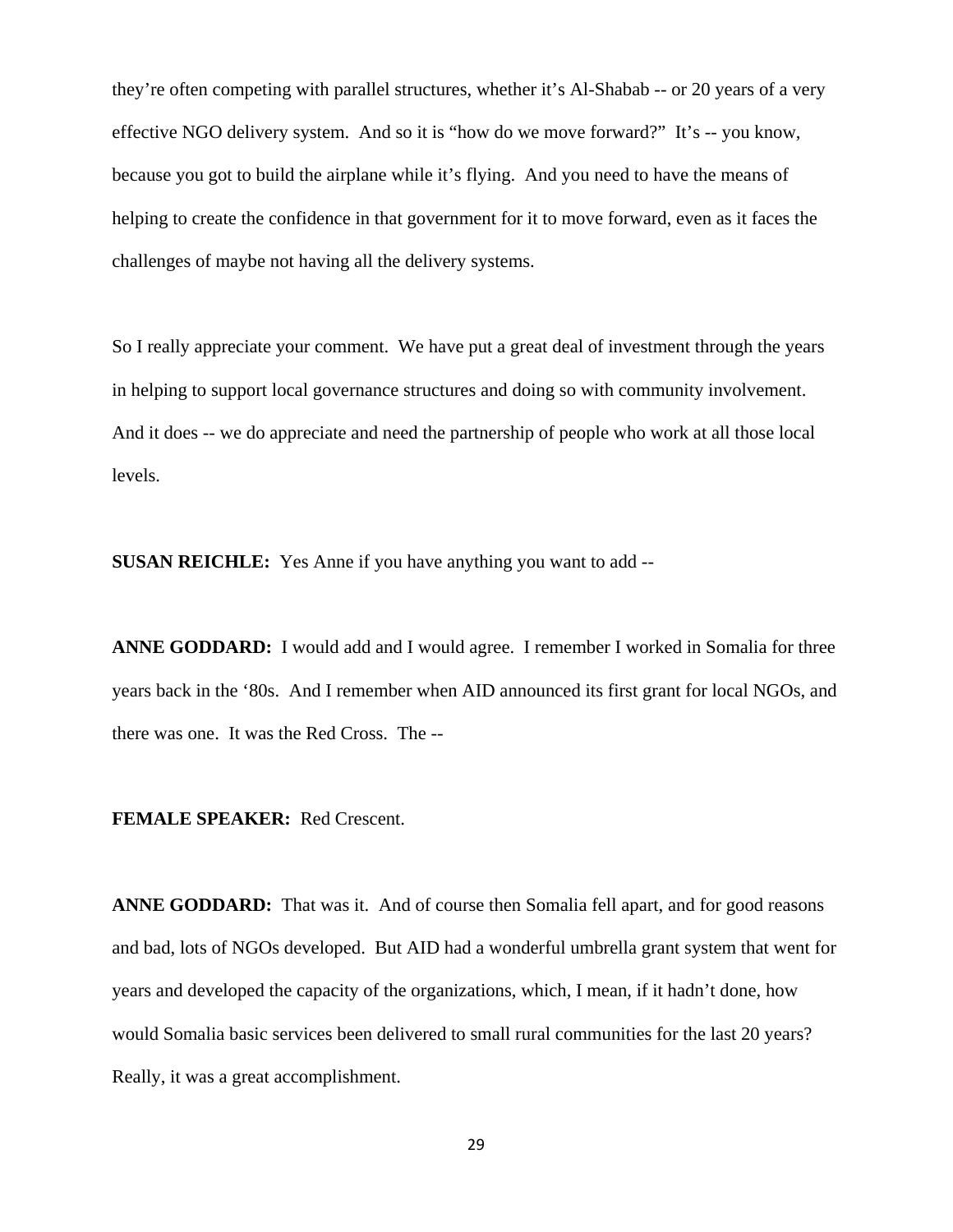**NANCY LINDBORG:** And yet that can, as we know, create tension as we're tackling these issues that Alex framed, of legitimacy and really strengthening the legitimacy at the local level in order to tackle ending extreme poverty, making that transition. And, John, as you framed it, I think it's all of us as a development community together, being very cognizant of obviously when the parallel structures are being created and how that can undermine the legitimacy.

**ANNE GODDARD:** And how do you translate --

**FEMALE SPEAKER:** That's right.

**ANNE GODDARD:** -- the system translates from one to the other [unintelligible] over time. I agree. [unintelligible]

**ALINA ZYSZKOWSKI:** Thank you for a very good discussion. My name is Alina Zyszkowski. I'm with an organization called Global Development Network, and we build research capacity in developing countries. And one of the questions that we've been working on is how USAID as other development organizations are working with local academics as part of the important stakeholders in developing countries. We have a network of researchers that are - and basically feel like a lot of our local academics are not being brought into the discussion.

**SUSAN REICHLE:** I'm happy to take that one and then to some of my other colleagues. I think you are absolutely correct. In the past, we have not taken advantage of local talent, unless they were part of a larger U.S. or international-based contract and then there were several layers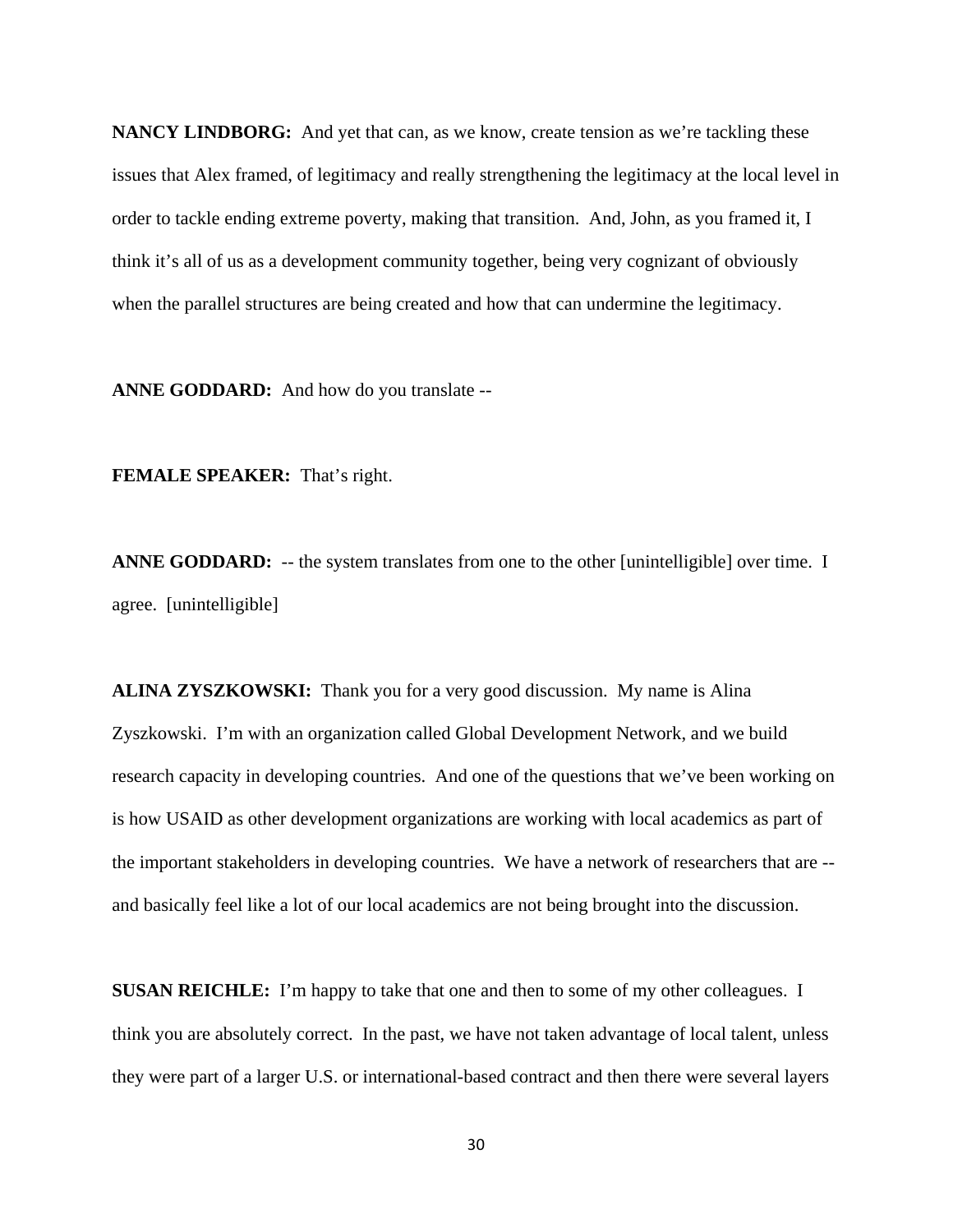between them.

One of the things that we really try to do, and, again, we really need all of us working together, because you can help us identify, here are some really talented academics doing just, you know, really cutting-edge research that is going to help us advance the agenda. And so we've opened ourselves up. We have the Higher Education Solutions Network, which is one of our major partnerships not only with U.S.-based organizations, but also in Uganda as well. But as, you know, having worked in the field, you're often looking for who are those people who you meet, because someone mentioned that point that there may not be an NGO. There might be a local government. But one of the things I sincerely believe is there is always a change agent. There's someone in that community. And there are many people in that community who really do want to change the situation and the structure.

And so we're really trying to open up USAID so that we can identify whether they're academics or just, you know, students who are working on really innovative projects to help us break through some of these challenges of ending extreme poverty.

**ALEX THIER:** Maybe I'll just give one concrete example that I had the opportunity to work on in Pakistan, where we are basically investing in a number of universities. It's also very much related to the last comment. We're investing in a number of universities in Pakistan and partnering them with American universities for the long term. And the idea is to build capacity at the academic level in Pakistan to focus on the key development challenges where our investments are greatest. So we're looking at water and agriculture and energy, for example.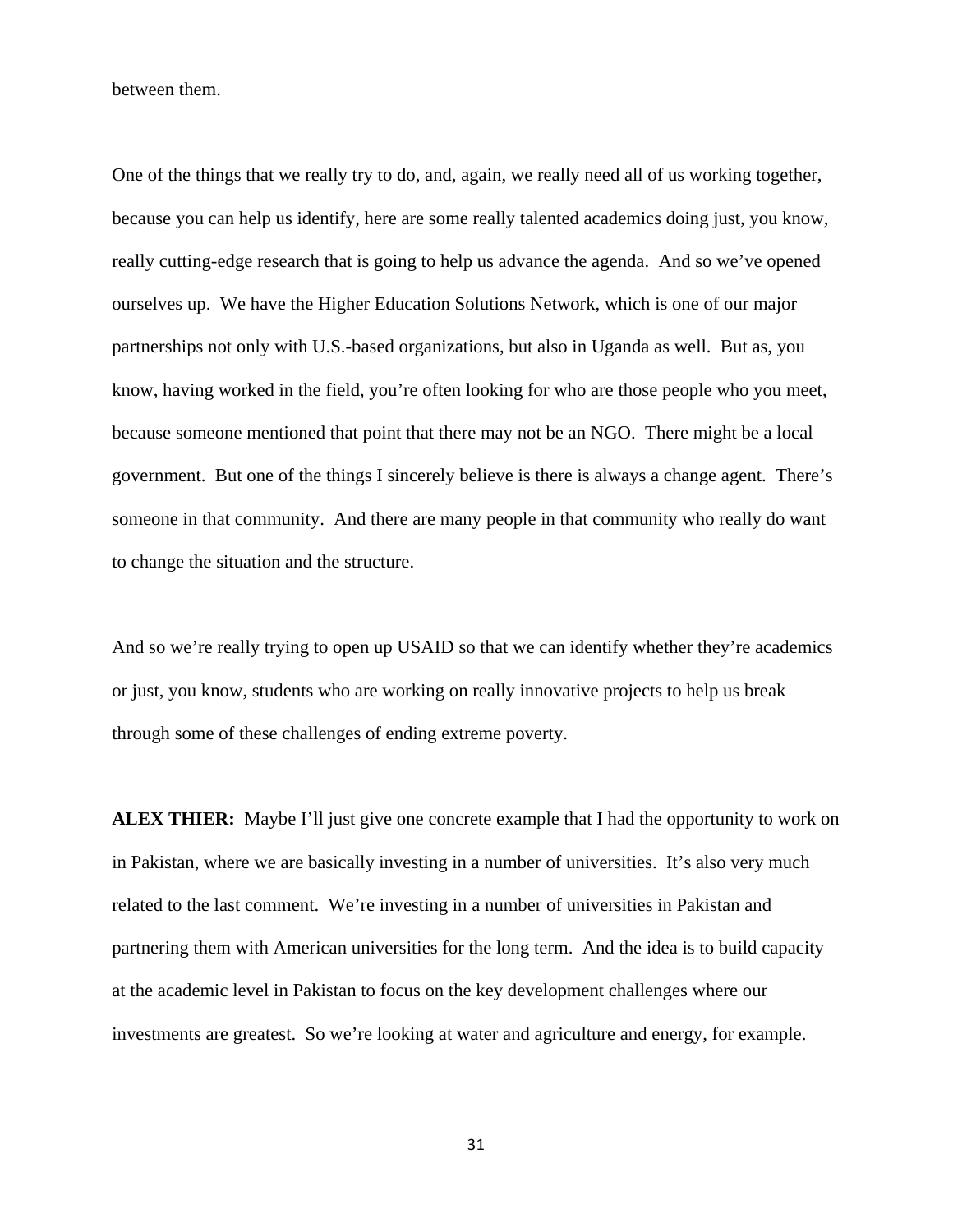And so it's simultaneously getting the local talent engaged in the process, but also having a longterm relationship being built with U.S. universities to create some of that connective tissue, which is not just about the government-to-government, but it's also about some of our best civil society actors and universities working with theirs.

And maybe I'll just really quickly segue to one thing that that reminded me of that I wanted to say, which is that, and I think this is evident in the paper that we distributed for today's discussion. But we need your help. We don't believe that we have all of the answers to these questions. In fact, many of the best ideas for -- not just for scientific innovations but for all types of innovations in terms of the way that we work and the way that we tackle these issues and measure these issues -- come from our NGO partners, come from local universities and civil society organizations. And so this is very much an opening as was the Administrator's speech at Brookings as well, an opening to the community that works on these issues to work with us.

And, in fact, over the next year, there's going to be a number of events. We're going to be having another development summit called the Frontiers in Development Summit. We're going to be having an Evidence Summit. And the purpose of this is really to bring together the best ideas that are out there to help us as an organization get involved and to figure out how to better partner with all of you.

**ANNE GODDARD:** Can I add just something to that? I think one of the things that would be helpful to debate and discuss over the next couple of years is that definition of poverty at \$1.25 a day. The paper does such a good job of giving all the reasons why it's not good. And then, it settles -- why -- what -- it's limiting in lots of different ways -- I mean, limiting in lots of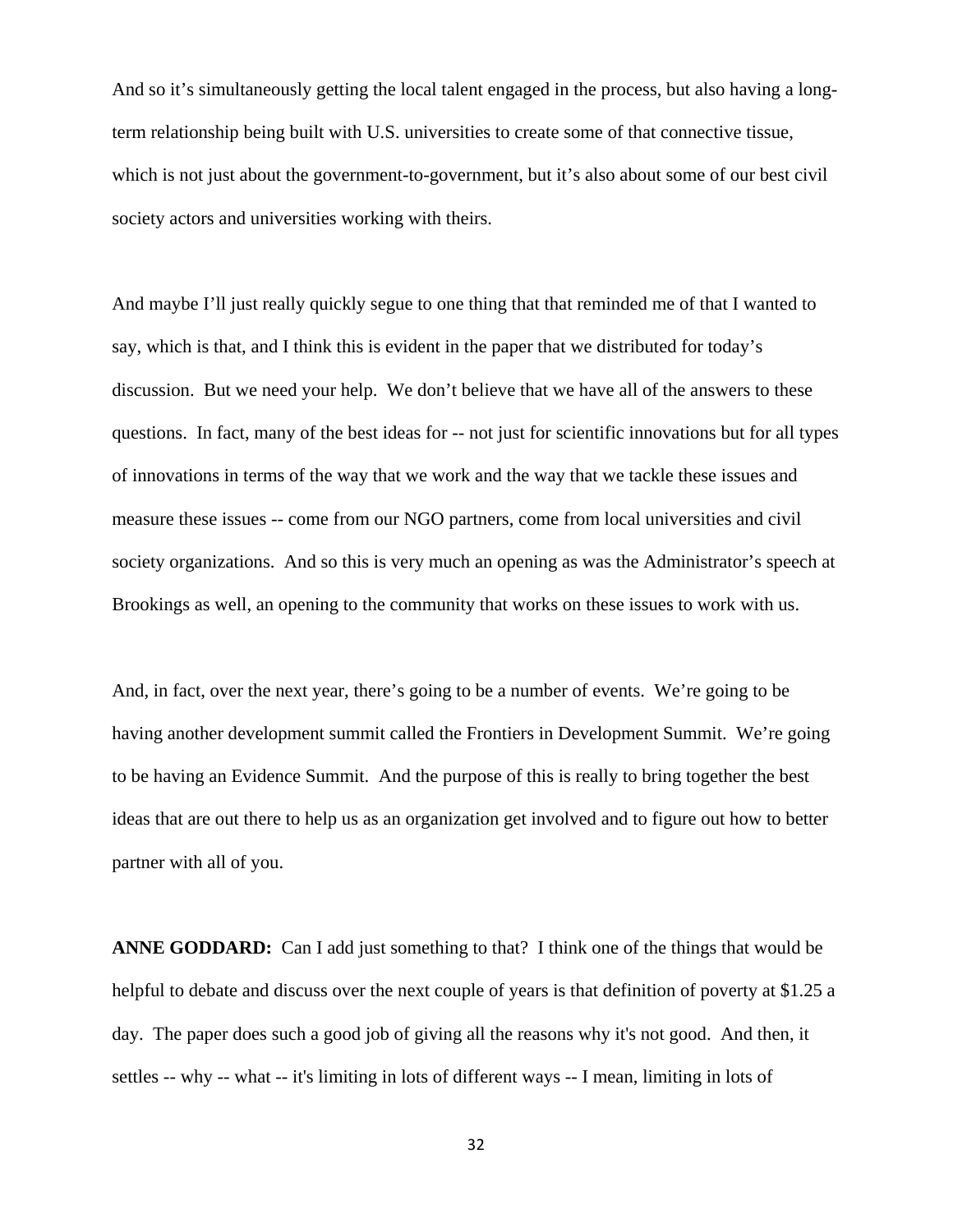different ways when you analyze it. And then it says, "but it's the most readily acceptable and used and visible to people" definition. And so, we're going to kind of keep it.

[affirmative]

But yeah, we did change from a dollar a day to \$1.25 a day. So, there could be another change. So, I think it's worth some discussion.

**SUSAN REICHLE:** Okay. And we have an agenda item for, I think, the [unintelligible] assignment. So, thank you. Great. I think that's all of them.

**MIRZA JAHANI:** Yeah, Mr. Jahani from the Aga Khan Foundation. Thank you very much for really very wonderful comments. And, as I think about the dynamic between the private sector approach that Tim talked about and the resilience approach and the abject poor that we're trying to help, the question of subsidy keeps on coming into my mind.

And I just wonder whether USAID is doing any serious work on defining what is a subsidy and how you apply it. Because if I look at the five challenges that Raj is talking about. You know, scaling up in partnerships and focus on fragility and humanitarian assistance and so on and so forth. I wonder to myself, who does the thinking around how do you allocate your resources? Because all of your money is grant money. So, in a way, it's subsidy. But how do you get the best impact for the subsidy that you are providing. And how do you measure that economically?

I wonder whether any work is going on. And it would be fascinating to hear about what work is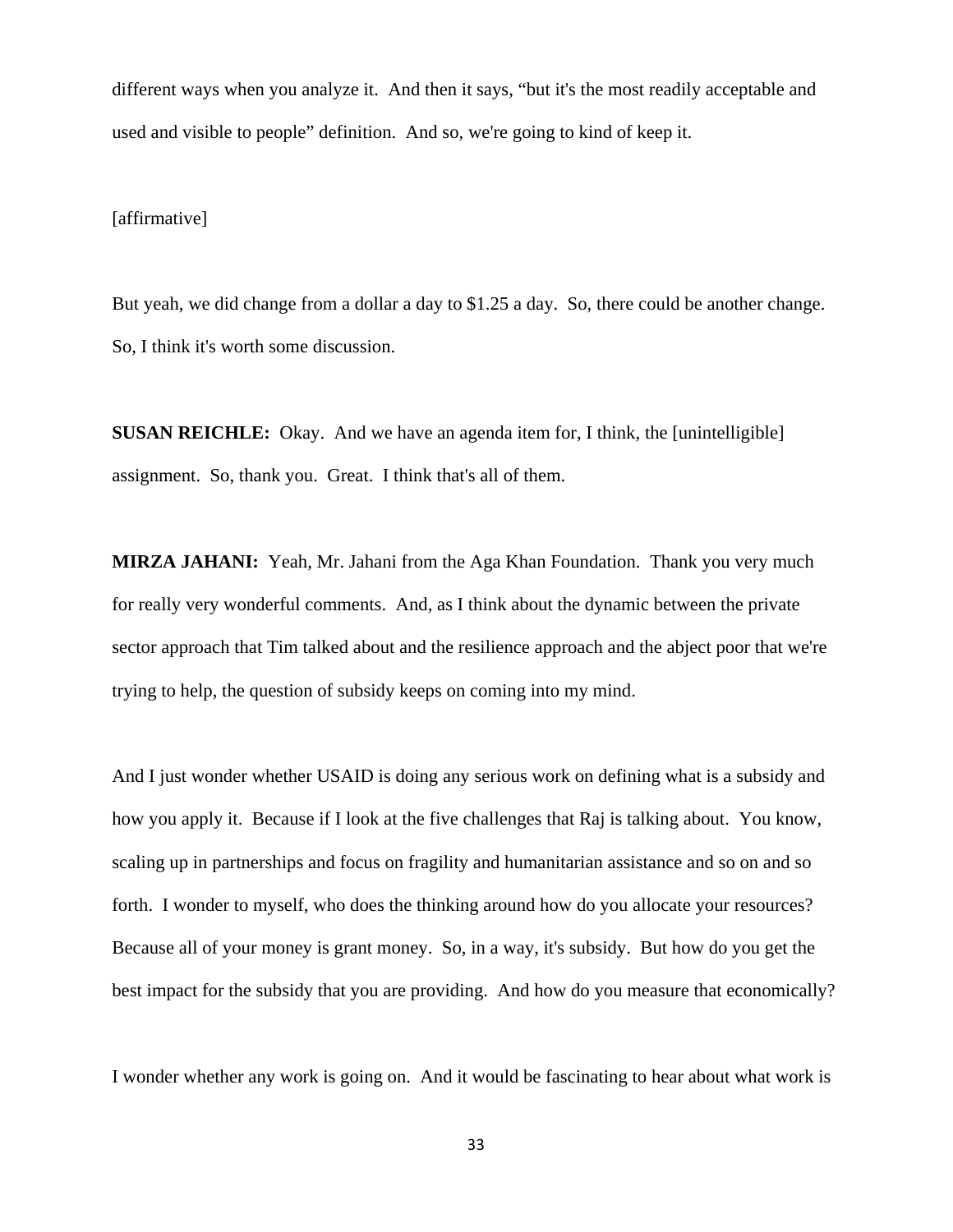going on, because I think that would be a strong area for research. And I know my ex-colleagues in DFID are looking at this sort of thing very seriously.

**SUSAN REICHLE:** All right. Alex, you want to --

**ALEX THIER:** Yeah.

**SUSAN REICHLE:** -- start on that?

**ALEX THIER:** Well, just one thing I will say to that in the "to be worked on" category is that as the Administrator articulated this idea of the new model of development that's bringing together all of these different types of partnerships. And it varies from place to place.

In some places, it's about using our funding as risk mitigation to unlock local financing through the development credit authority. Sometimes it's about outright partnerships where we co-invest with institutions like yours. We have a remarkable program that we founded in Northern Afghanistan that is meant to invest in businesses that then invest their profits into social development.

And so, I think the answer to your question is that, giving the explosion of all of these different types of partnerships, there is a real need to look across them to determine what is working, how do these investments actually -- what do they deliver? And so, I don't think we have an answer to the question. But I'm seized with the same question. [laughs]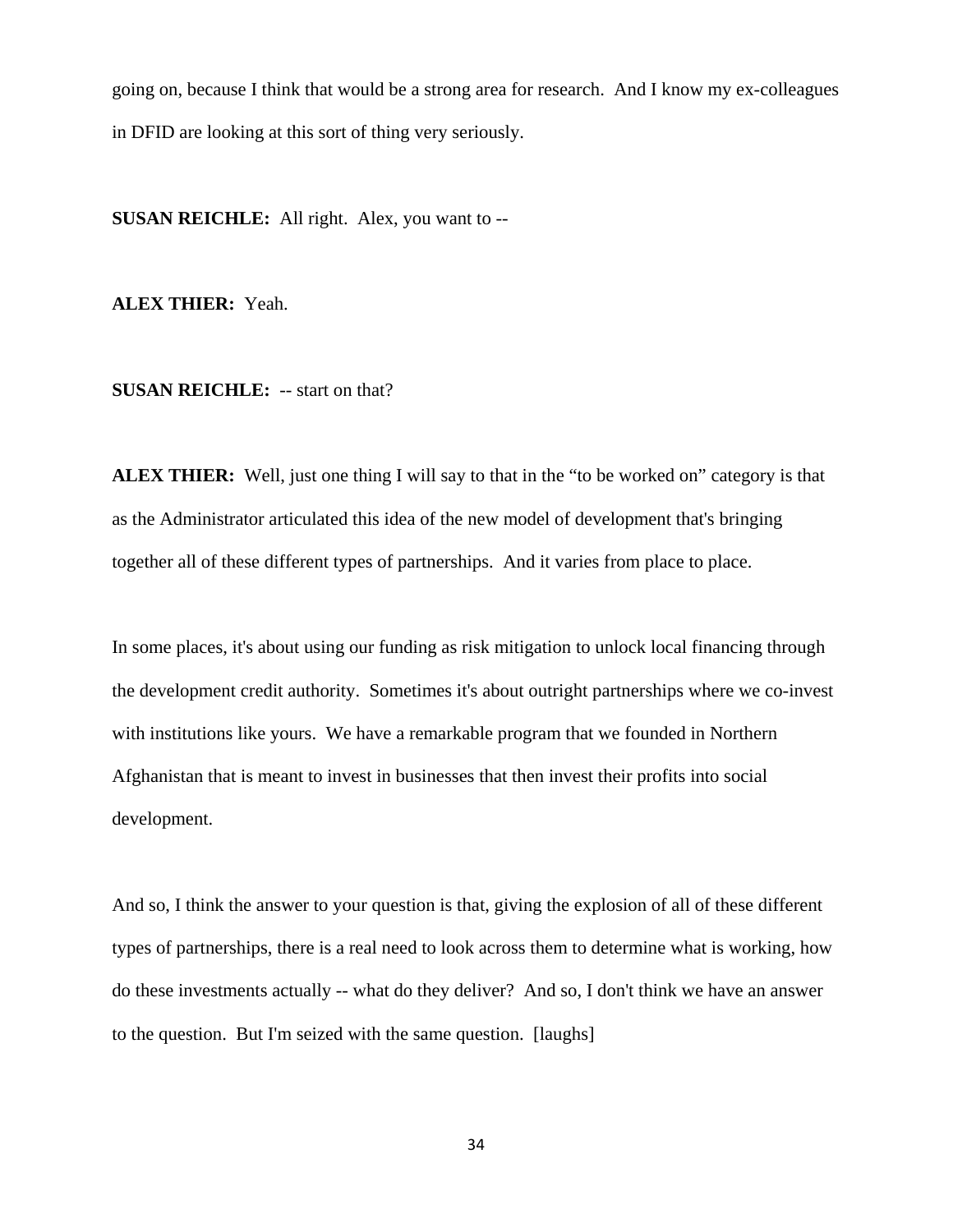**TIM MCLELLAN:** Yeah, and I think certainly where you're -- where you're partnering with the private sector, I this reminder that you're always dealing with subsidy. And what is the best place for that subsidy to be a catalyst? It's our daily wrestling challenge, very honestly, project by project. Because if you -- if you build in dependency, that's the absolute opposite of what you're trying to do. And it's actually a lot easier than doing it well. [laughs]

**NANCY LINDBORG:** You know, I would just add, because Mirza you started by linking it to the resilience agenda. And what we've seen over the past certainly five, perhaps longer, years in the humanitarian community is an effort to move more quickly and more thoughtfully from a just outright subsidy-based approach, to use that term, into an approach that uses even those humanitarian investments to stimulate a faster recovery, to use the market more effectively, and, almost in a parallel way, to understand ways in which we help local actors understand they need a subsidy approach.

And so, how do you help a country set up basically, you know, a food security program similar to what we have here with food stamps? And so, you've got those two streams. And the final pieces then, after you do all that good work with your humanitarian investments, where's the development handshake so that you can build on that platform and really have the kind of serious progress that creates resilience?

**MIRZA JAHANI:** And I've noticed that about your work, so --

**ALEX THIER:** You know, one thing I have to say, though, that I -- I just find this striking as we're having this conversation about domestic resource mobilization. I mean, you think about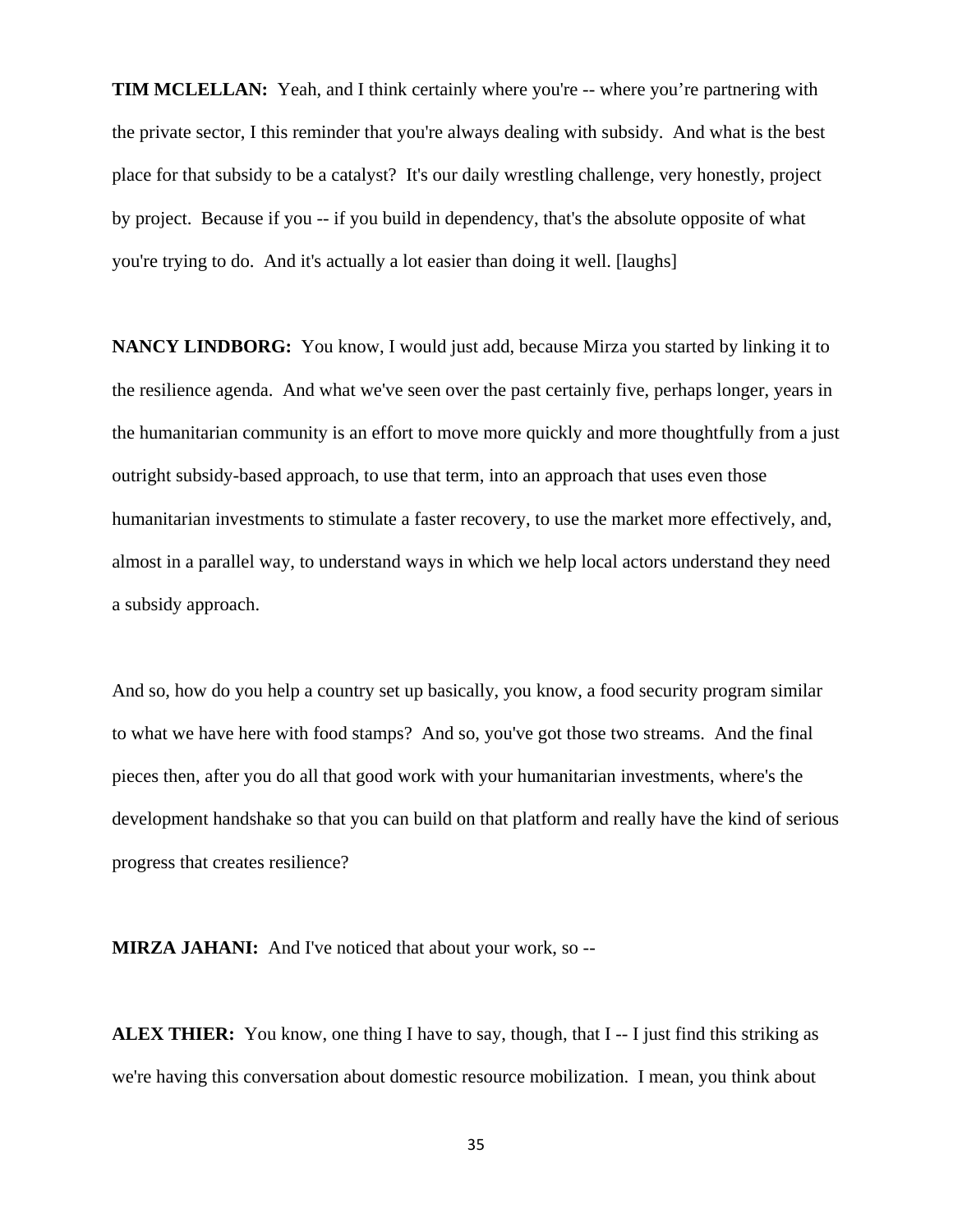education, right? There is no such thing as sustainability in education. Education is always going to be paid for by the taxpayers. It is always going to be subsidized. And that's fine. What we need is to figure out how do we build towards a time when it's the taxpayers of their own countries paying their own subsidies. And so, it challenges, I think, this whole discussion about what sustainability means, as though most of the public goods that we have are not subsidized by the taxpayers or by philanthropies. They are in this country. And they will remain so in others. It's really about shifting that balance to local institutions and local ownership.

**ANNE GODDARD:** Can I say something?

**SUSAN REICHLE:** Sure, and then we'll turn --

**ANNE GODDARD:** Not so much on subsidy. But Alex, you mentioned -- and I just wanted to comment on -- that AID has started using new tools with different parts of the U.S. Government. And I think you -- parts that I didn't even know existed.

## [laughter]

And really, it's a very good effect, you know? And it's really -- it's nice to see that more than one tool is there, but also that -- those are some of the laws I assume you were referring to before that are breaking down. It's not only [unintelligible] AID --

**SUSAN REICHLE:** That's right, that's right.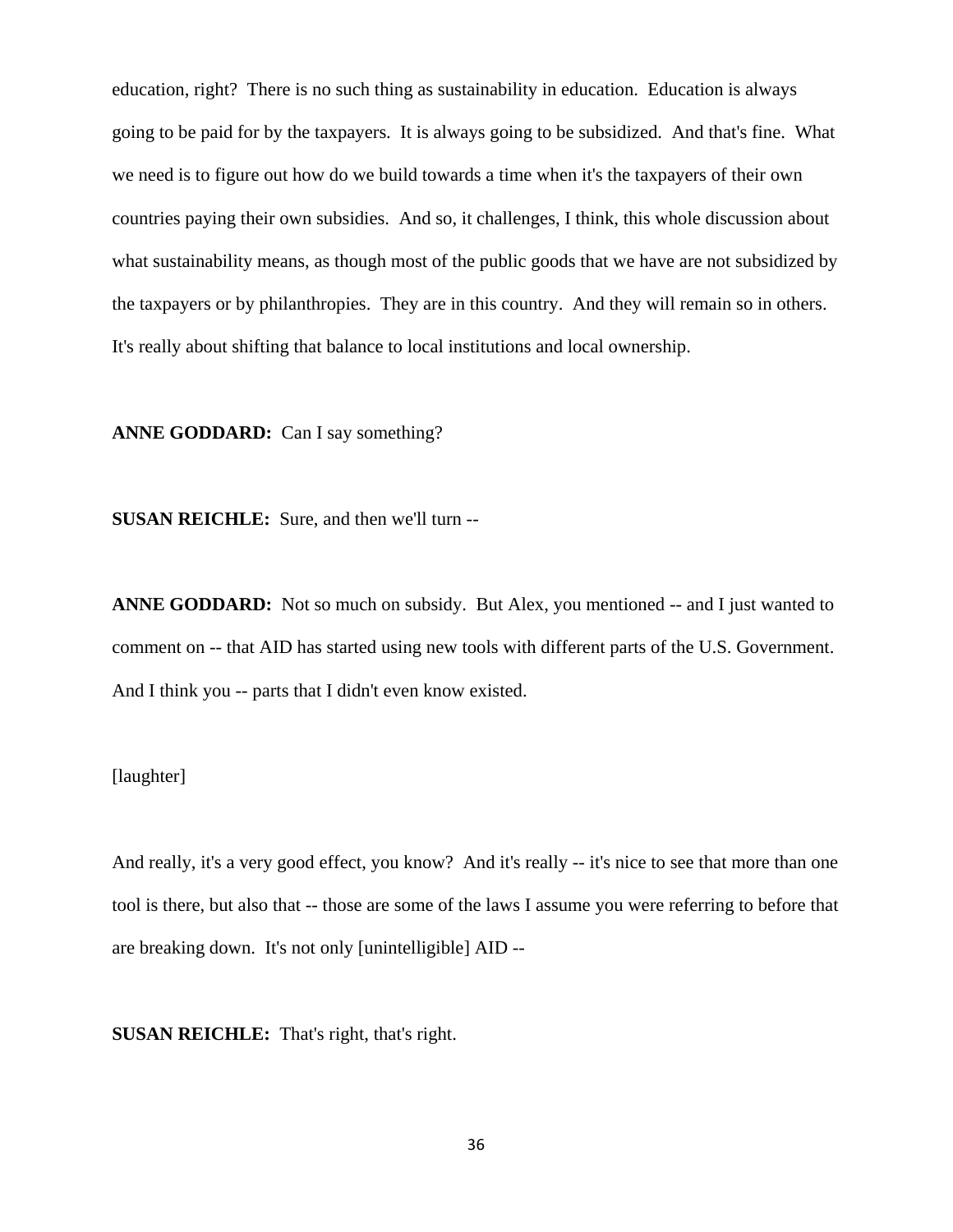**ANNE GODDARD:** -- within the USG, and it's really good to see it as a taxpayer obviously.

**SUSAN REICHLE:** Absolutely. Right.

**SARA LOPEZ:** Good afternoon, I'm Sara Lopez from the Peace Corps. And Alex, when you opened your remarks, you mentioned that a lot of what we're already doing as those in international development already contributes to reducing extreme poverty. So, my question is more specific to the U.S. Government and how will the U.S. Government be convening the agencies that are already working in this? And will you be building upon other priorities like Power Africa and Feed The Future and GHI? Or is this initiative considered kind of, you know, something separate as well? Thank you.

**ALEX THIER:** That's a great question, and it's one that's asked every day in this building. And I think the answer is it's very much that we are looking at the main initiatives that have been launched by the Obama Administration, first and foremost, to understand how those contribute to this agenda. So, I talked a little about food security and the New Alliance approach, or Feed The Future -- what we call here the work on resilience that Nancy has talked about -- Power Africa.

I mean, we believe fundamentally -- and the Administrator, I think, articulated this -- that these initiatives, although not exclusively -- and it is not the exclusive goal of USAID to end extreme poverty. We do other things in countries that are very important. But a lot of what we do does contribute towards this goal. And understanding that. And then, understanding how to capture and intensify it is going to be important.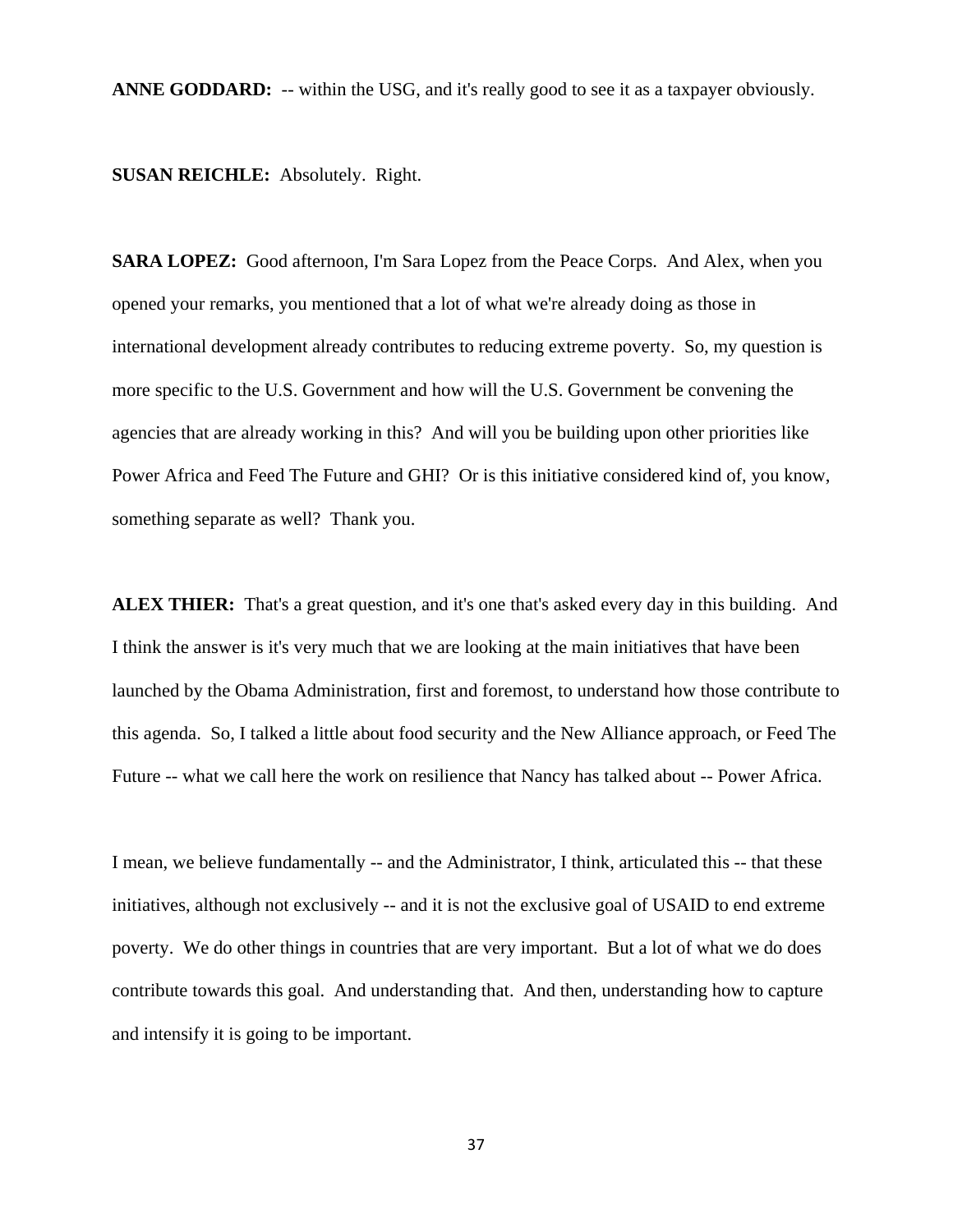One of the things that the Administrator mentioned very briefly, but I think is important to focus on -- we've been looking very carefully at Nigeria. Nigeria, after India and China, has the largest number of people living in extreme poverty anywhere in the world. And we have a very large program in Nigeria. But a lot of that funding is for public health, and particularly for AIDS.

And so, the types of questions we're asking ourselves are not, "Do we stop doing that?", because there are congressional mandates and very important requirements about why we focus on AIDS in a country like Nigeria. But it is to ask ourselves, "Okay, how do we make these goals correspond to each other? How do we make preventing deaths due to HIV or due to lack of prenatal care, how do we make that mesh together with the goal of ending extreme poverty?"

Looking at, for example, geographic focusing for those places that are most affected by extreme poverty. Or looking at questions like governance. What is it about the relationship between how the health system is governed, and how those services are allocated, and the ultimate goal of ending extreme poverty. And so, I think that by doing that work, we will be able to get a lot more out of our existing investments, but also provide ourselves a road map for the future.

**CAROLYN WOO:** I have a comment and then a question completely unrelated to the comment. The first comment I want to say is that it's great to be in a community of like-minded people. I've also been in audience where people have said there is no need for development aid. All type of transfers should lead to economic growth. That there -- you know, that money spent on aid, which does not directly contribute to commercial activities is a waste of money. All right?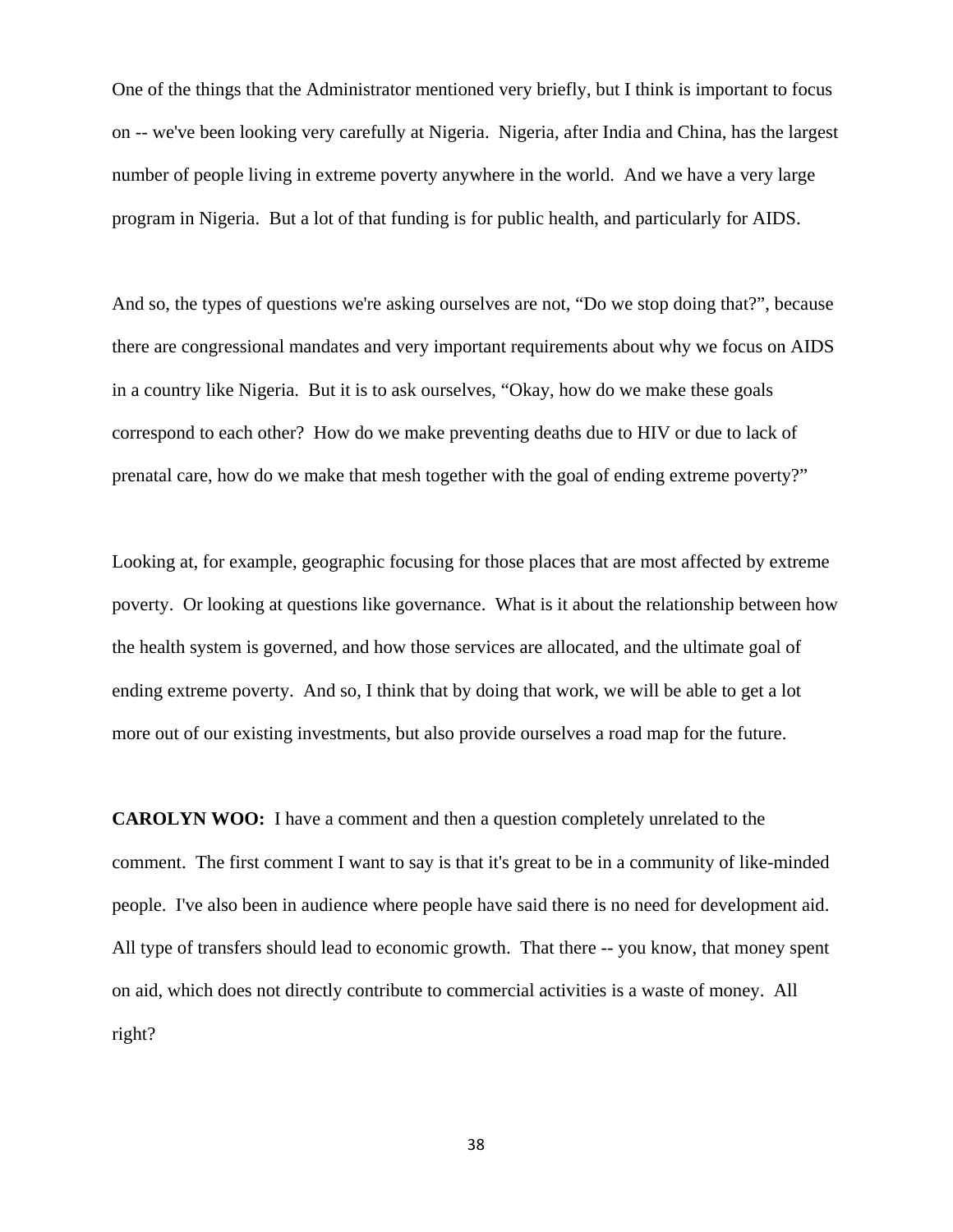And this, actually, is some of the comments coming out of people in Africa out of the commercial sector. So, I just want to say one of my comment is all these great things that we're talking about, I think that we also need to message to emerging thinking of that kind. So, that's one.

The second is a question. It's surprising that this particular issue has not been raised. And that is the role of faith-based organizations. The role of religion. The role of interfaith interactions, activities on the ground. Tony Blair said "religion is one of the most important drivers" in these different countries.

A lot of the development work which is done around the world -- 20 to 40 percent, sometimes 75 percent of healthcare -- is done on the ground by faith-based organizations. We have multiple faiths represented here, but we've not talked about that. So, in this big category of faith-based organizations, what do you see as the role?

**SUSAN REICHLE:** Please, yes.

**NANCY LINDBORG:** Carolyn, thank you for both those comments. And I want to actually start with your first one first. And that is, you know, one of the things that's very stark is how much development gains are rolled backwards by both conflict and disaster.

In the heart of Africa drought, the United States alone mobilized \$1 billion of humanitarian assistance. It occurred in an area that was economically not considered the heartbeat of Kenya. The World Bank determined that it had a \$12 billion economic hit to that country for 2011 and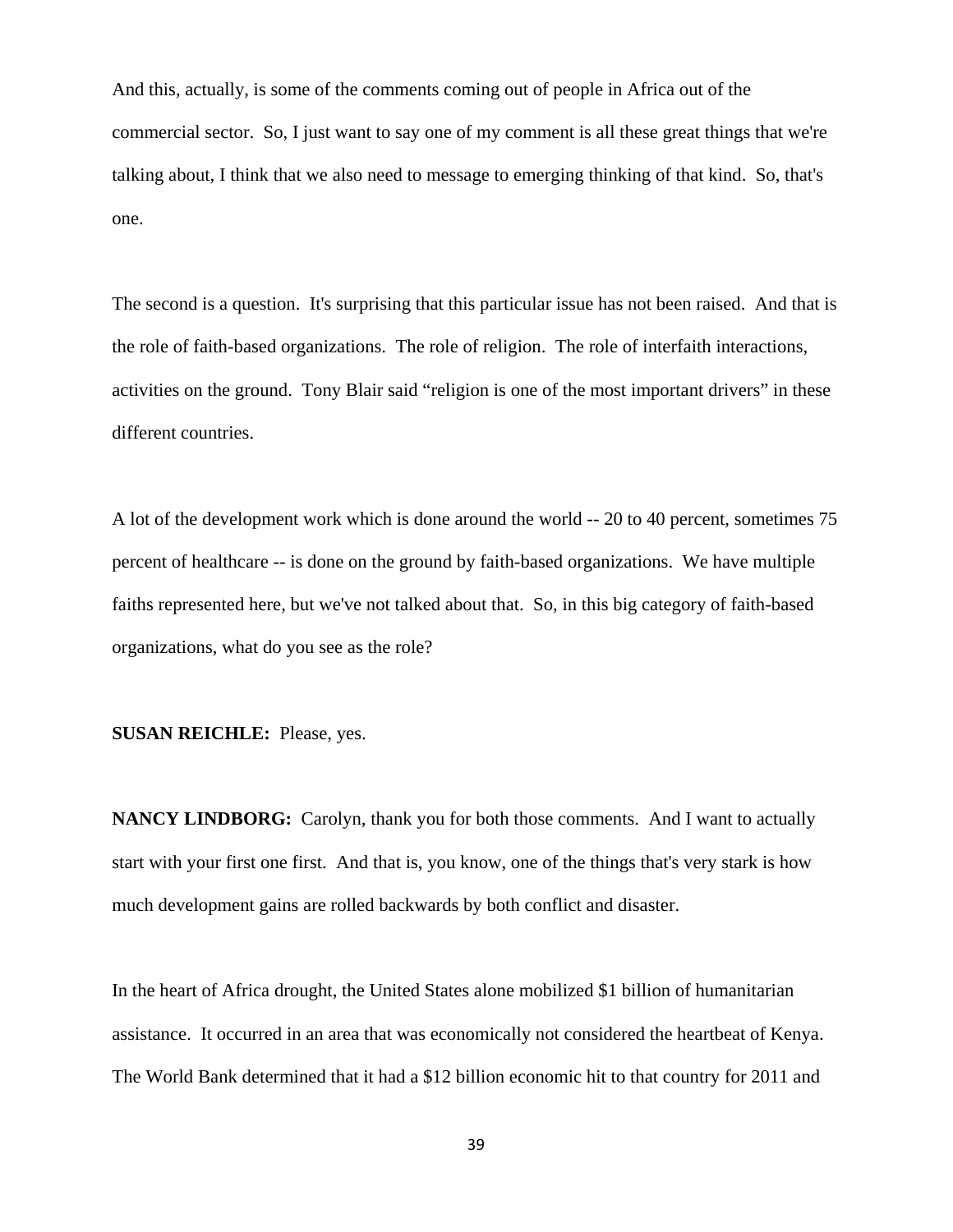2012. So, a lot of what we're talking about, there -- it all comes together that there is an economic argument if that's what's more compelling to you, alongside the moral one.

The Philippines loses an average of \$5 billion a year to the impact of storms. And so, the more that you enable these communities -- especially the poorest ones where you see the greatest amount of devastation -- the more that has a positive impact, not just for those communities, but really overall. So, we try to make all of those arguments for the most convincing overall package.

On the role of faith-based communities, I mean, we couldn't agree with you more, both in terms of the role that local faith-based leaders in communities play in addressing some of the conflict dynamics -- we're seeing that right now in the Central African Republic, where the religious leadership is critical in helping to calm what didn't start as tensions between the Christian Muslim communities, but it has the ability to turn into that being full-fledged. So, we are calling on the religious leaders to deliver the calming messages and help ease the tension.

We see that throughout the development agenda, where those communities are both our partners, either through the NGOs or directly working at the country level, and are critical when you talk about an inclusive approach and when you talk about how do you get people around the table. Sometimes, it's through those efforts. So, it's about being very contextually aware about who those actors are, and how to include everybody.

#### **CAROLYN WOO:** Sure.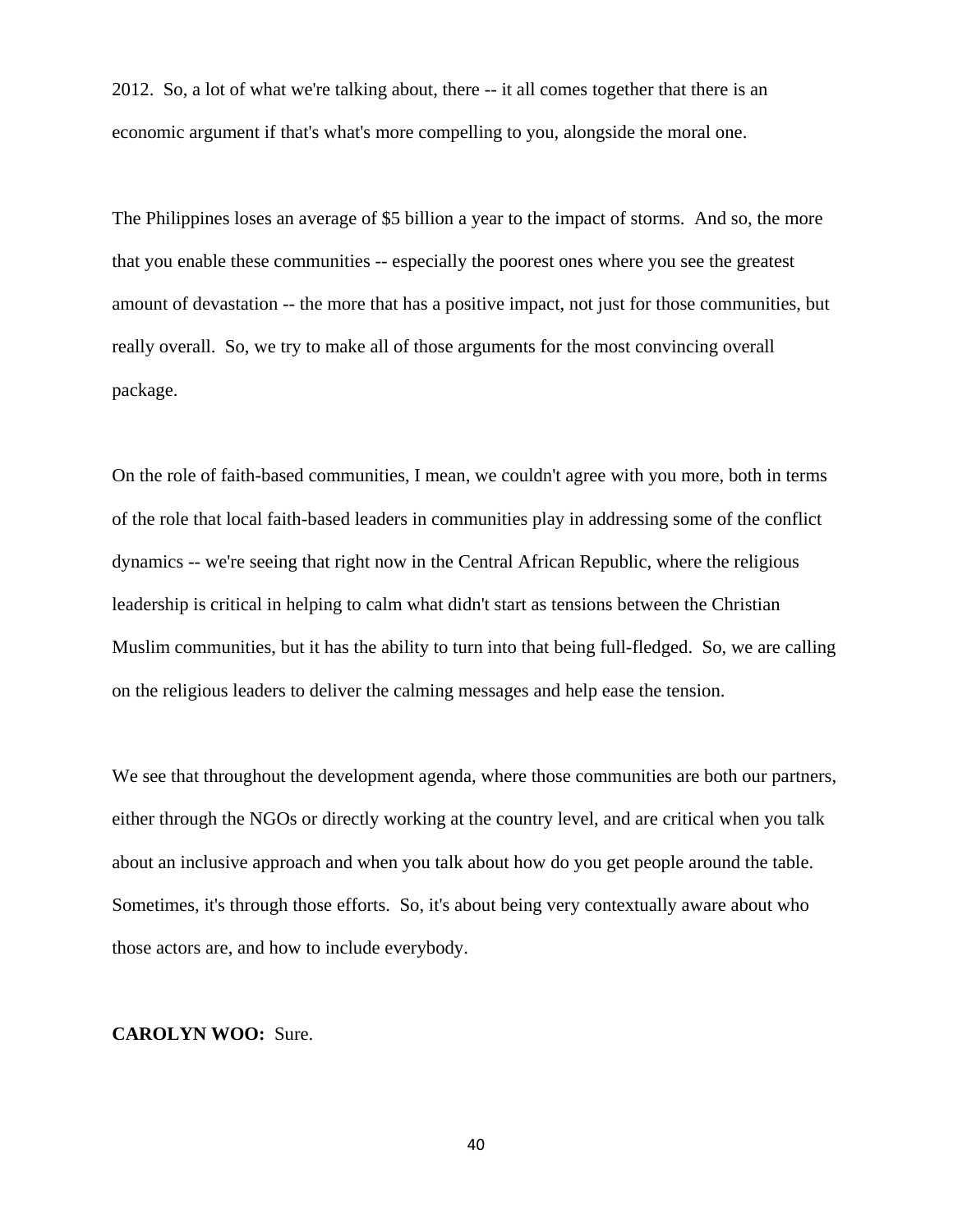**BOB ZACHRITZ:** Thank you. It's -- thank you. Thank you. It's Bob Zachritz with World Vision. First, I just want to affirm the comments. I'm really -- it is an exciting time. I like the new directions we're going. I'm very excited about the issues of fragile states and how do we move that into post-MDG frameworks.

A question I might raise for maybe some of your insight into best practices. We've had internal conversation on just -- one of the challenges, we've hit the low-lying fruit. The challenges in fragile states are more costly to go after as you go in. And how you do what Anne was saying, the reduction of violence, is many times a key aspect.

So, has there been certain things -- I know the World Bank talked about mediation between ethnic groups, religious groups, over resources -- or aspects of good governance going after marginalized communities. So, has there been some conversation on the data you've seen on the best rate of return for sometimes dollars invested within the fragile states' context?

**NANCY LINDBORG:** First of all, I want to take this opportunity to just note that Melissa Brown, who's the head of our Conflict Management and Mitigation Office is here with us, and she and her team have done a lot of wonderful work -- thanks, Melissa -- on helping us understand the data, working with other institutions like World Bank, and also to flag that we don't have all the data that we need. And that is a very important charge as we go forward. And it speaks to the need to engage our academic institutions. And CMM has some important partnerships on that.

What I would note is that security is one of the most important investments. And that is -- that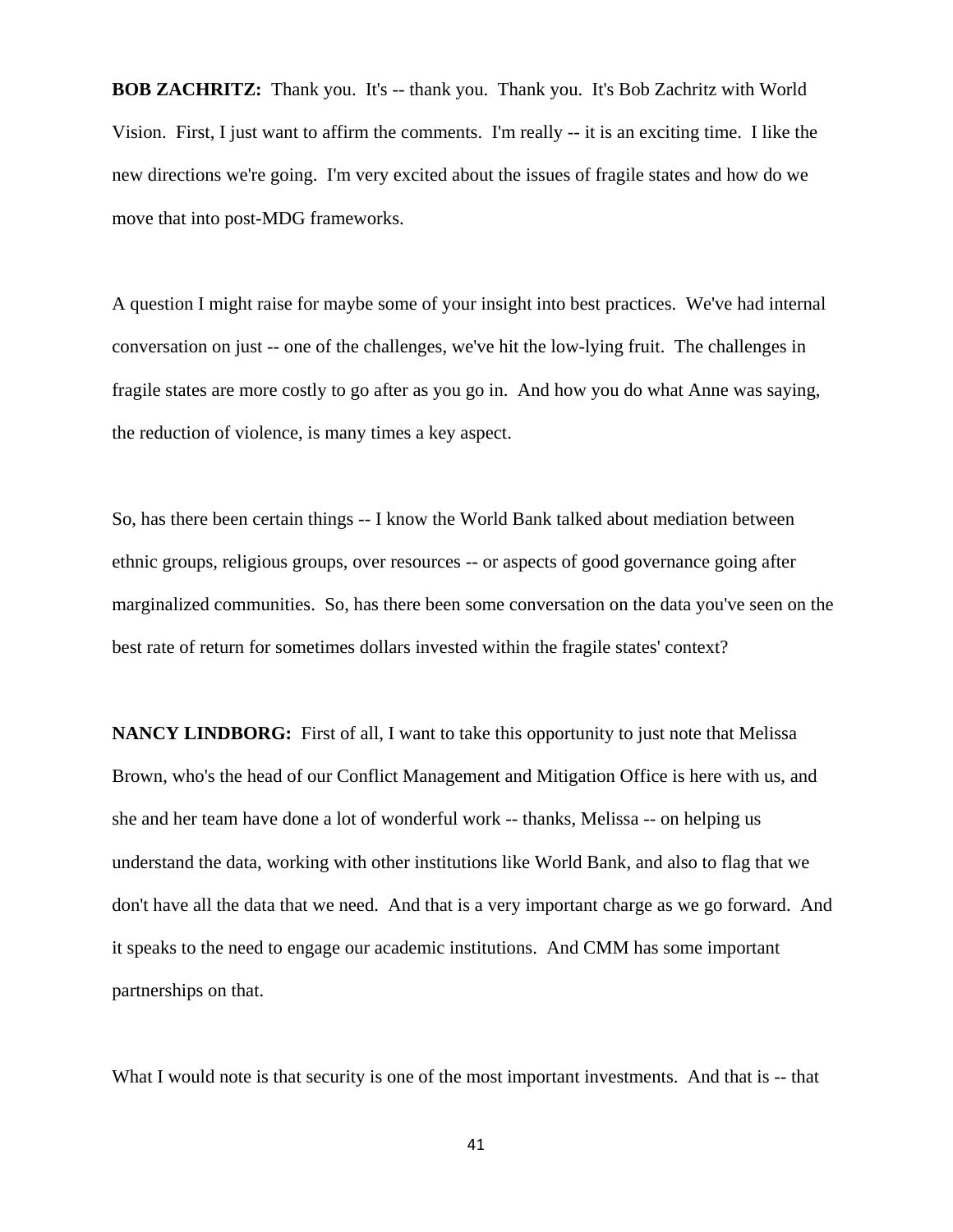gets to the partnerships that we have with other parts of the government as well, that sometimes stopping the violence requires security inputs from other parts of the government. But what's the most cost effective? I don't think we've got good data on that yet. And that's a good part of an agenda going forward.

**ALEX THIER:** Can I add one thing? Because I've spent a lot of time working in Afghanistan. And if I had one fundamental lesson that I drew from that experience, it is that it is never too early, and it does not matter how fragile the environment is, to invest in local institutions.

Fragility is not a crisis, it is a long-term challenge. And unless you are focused on developing local institutions, then you are not going to get out of that. And the corollary to that, which is really important, is that you can invest in local institutions in very fragile environments, but you have to be smart about it.

You have to pick the right types of institutions and the right types of leaders. And you can't invest in all of them. But if you don't invest in any of them, then you're likely to end up -- and I can't tell you how many meetings I sat through on Afghanistan where five years, six years in, somebody says, "God, I wish we'd started doing that five years ago."

And the results are real. The example I always give, which is an incredible example in Afghanistan, is that access to health services in Afghanistan was six percent in 2002. And we're not talking Mayo Clinic, we're talking about, you know, pennies per cure, difference between life and death for a child under five types of things. And we decided -- USAID and a couple of our partners -- decided to invest through the Afghan Ministry of Public Health, when it was barely a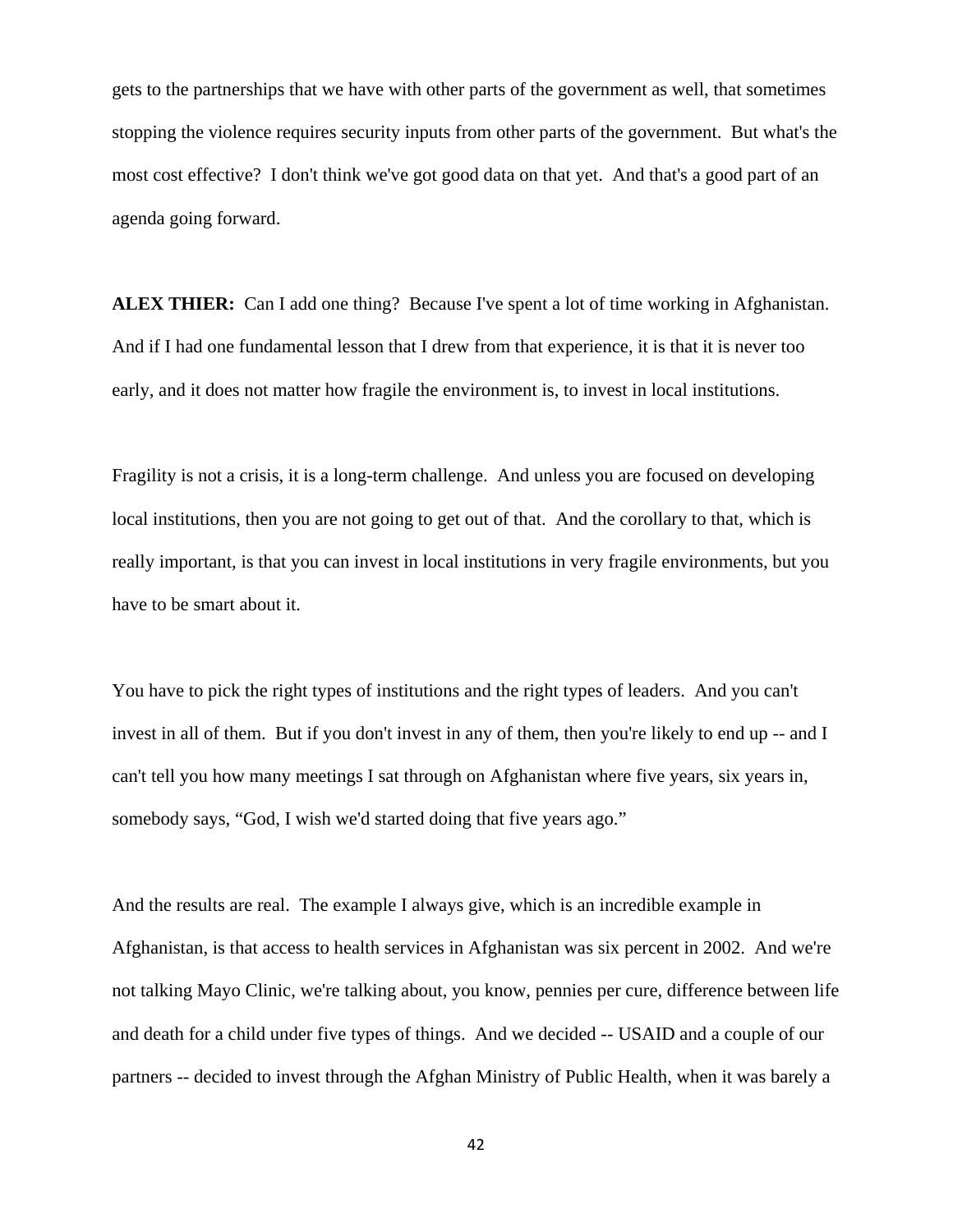building, let along an institution, to deliver basic packages of health services across Afghanistan. And access to healthcare rose to 66 percent in a decade. And the incredible result of that was that life expectancy in Afghanistan rose 15 to 20 years in one decade, just basically as a result of dramatic reductions in infant and maternal mortality. And so, it can be done.

And that doesn't -- the corollary of that is that it's still very fragile. And those losses can be - those gains can be lost. But you have to invest if you want to get those types of results. And it is possible to do so.

**NANCY LINDBORG:** I would just add that I think one of the best studies is the World Bank World Development Report of 2011, which showed the jobs, justice and security foundation for helping to get out of those spirals of conflict.

**SUSAN REICHLE:** So, we have time for one more question. And I know you've been trying to jump in, so please.

**MARIA KASPARIAN:** Thank you very much to the panel. My name is Maria Kasparian, and I'm with Edesia. We're a non-profit manufacturer of Plumpy'nut and other ready-to-use foods. And I -- Anne, thank you for your comment on different types of private sector. We're a nonprofit private sector, and there's obviously for-profit private sectors. And I think there's more and more hybrid-type models like that that we need to acknowledge.

We also partner with a lot of local businesses, mostly in Sub-Saharan Africa, also in India and in Haiti, who produce these types of products. And I'm wondering if you could comment on the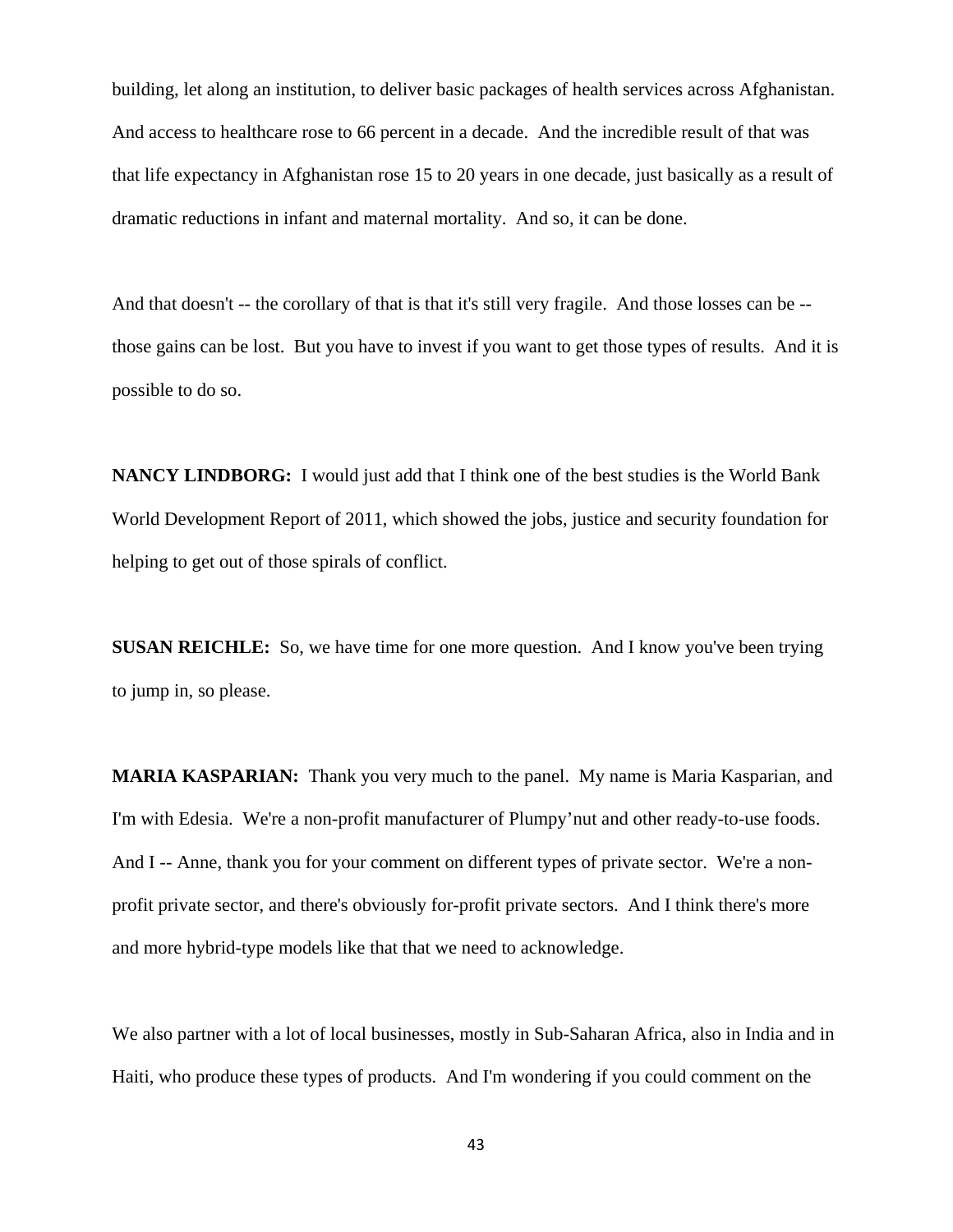balance of multinational corporations when we talk about public-private partnership with local companies and businesses, and secondly, comment on investing in local business, even in fragile states. I know Alex, you commented on the important of investing in institutions right from the get go, how would you also feel about investing in local business. I know we've struggled more in fragile states. We had a factory in the Democratic Republic of Congo that had a lot of difficulty, and I'm wondering on your comment on that. Thank you.

**TIM MCLELLAN:** I'd be glad to start. And I know there would be other opinions, probably, on the panel and in the room. But this kind of missing middle from kind of the trader on the street and the major kind of conglomerate within many of the countries where we operate is a big deal. The jobs are going to come from the small medium enterprises continuing to invest in capacities for them to participate in this, you know, great sort of globalization experiment. It's just a big -- it's a big agenda.

And to my points about sort of thinking about how the market is going to reach and create resilience, I think a lot of it is going to come from this sector, because it's the information economy. It's where, you know, mom and pop shops are deciding how to become more formal or if they should. And that goes to institutions. Do they have the confidence in those institutions to formalize? Can they trust the local authorities not to fleece them if they, you know, sort of become a formal institution.

**FEMALE SPEAKER:** How many barriers there are for them [unintelligible]?

**TIM MCLELLAN:** Yeah. So, you know, you think about the poor. Well, we talked a little bit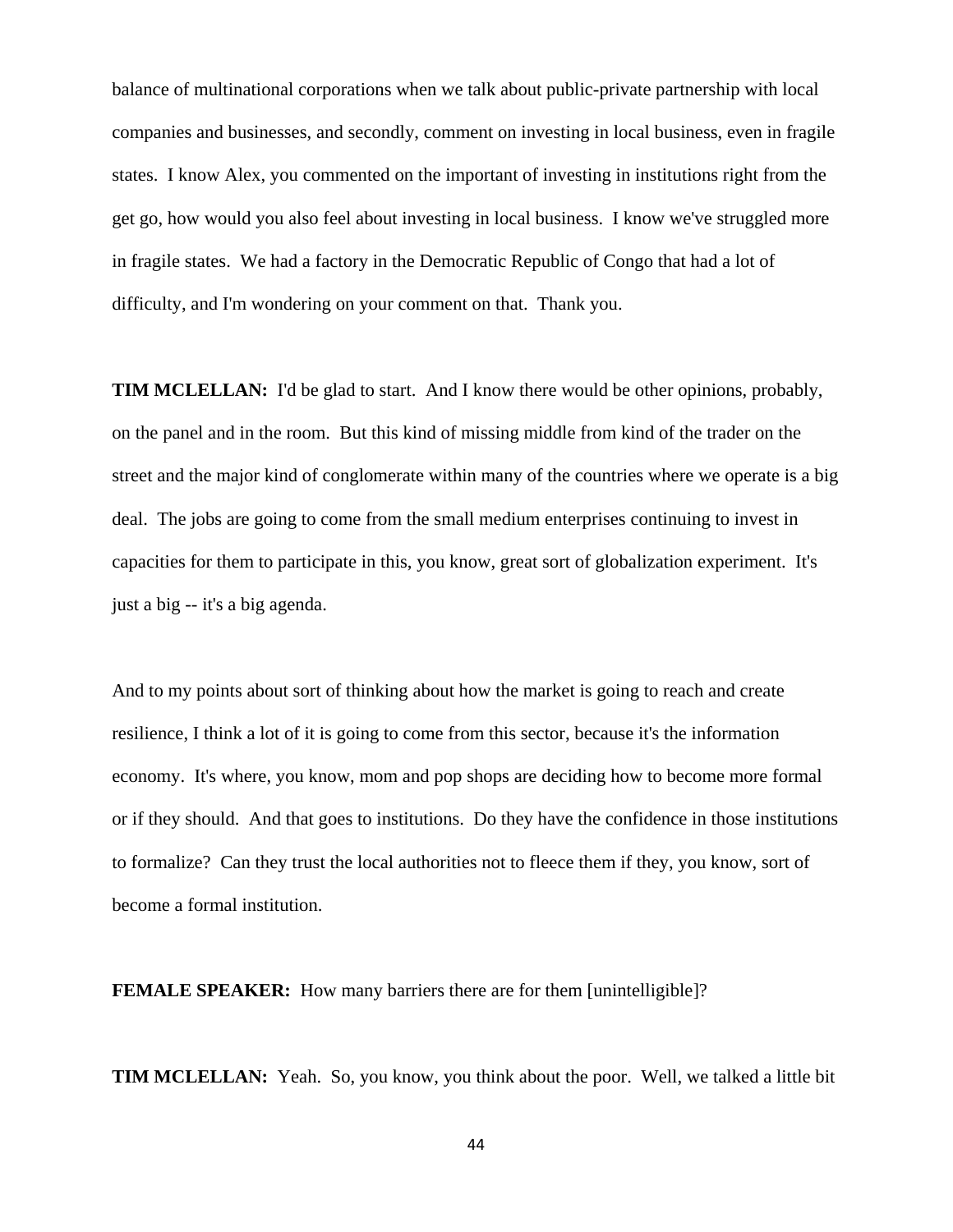in our earlier meeting about these catalysts. And I think this really is what you're talking about when you talk about these small and medium enterprises. People are investing in a manufacturing facility to do whatever. And a lot of our countries where we work -- I couldn't say, and I could drone on too long about, you know, the importance of it. But the pieces of building capacity. Getting access to capital. Access to skills and communication. Market information. All of these critical areas. And one of our colleagues, Ndidi Nwuneli, could probably enlighten us further. But this is -- this is certainly a major part of our work, and I would say, broadly part of this particular agenda.

# **SUSAN REICHLE:** Anne, any final thoughts?

**ANNE GODDARD:** Just mostly on this issue of this no longer just private and for-profit. I agree with you. There's a really interesting continuum that's now being developed. And I don't think all -- when you talk about trying to get all parties together to work together, I don't think we've figured them all out -- how to work together, what's the advantages, what the disadvantage -- well, actually, what are the opportunities? Because I see it as a positive. I find it fascinating, and I think it's really going to make a very interesting contribution to this overall goal that we're talking about.

**SUSAN REICHLE:** Nancy?

## **NANCY LINDBORG:** On this --

**SUSAN REICHLE:** Anything you want to say before we close, or --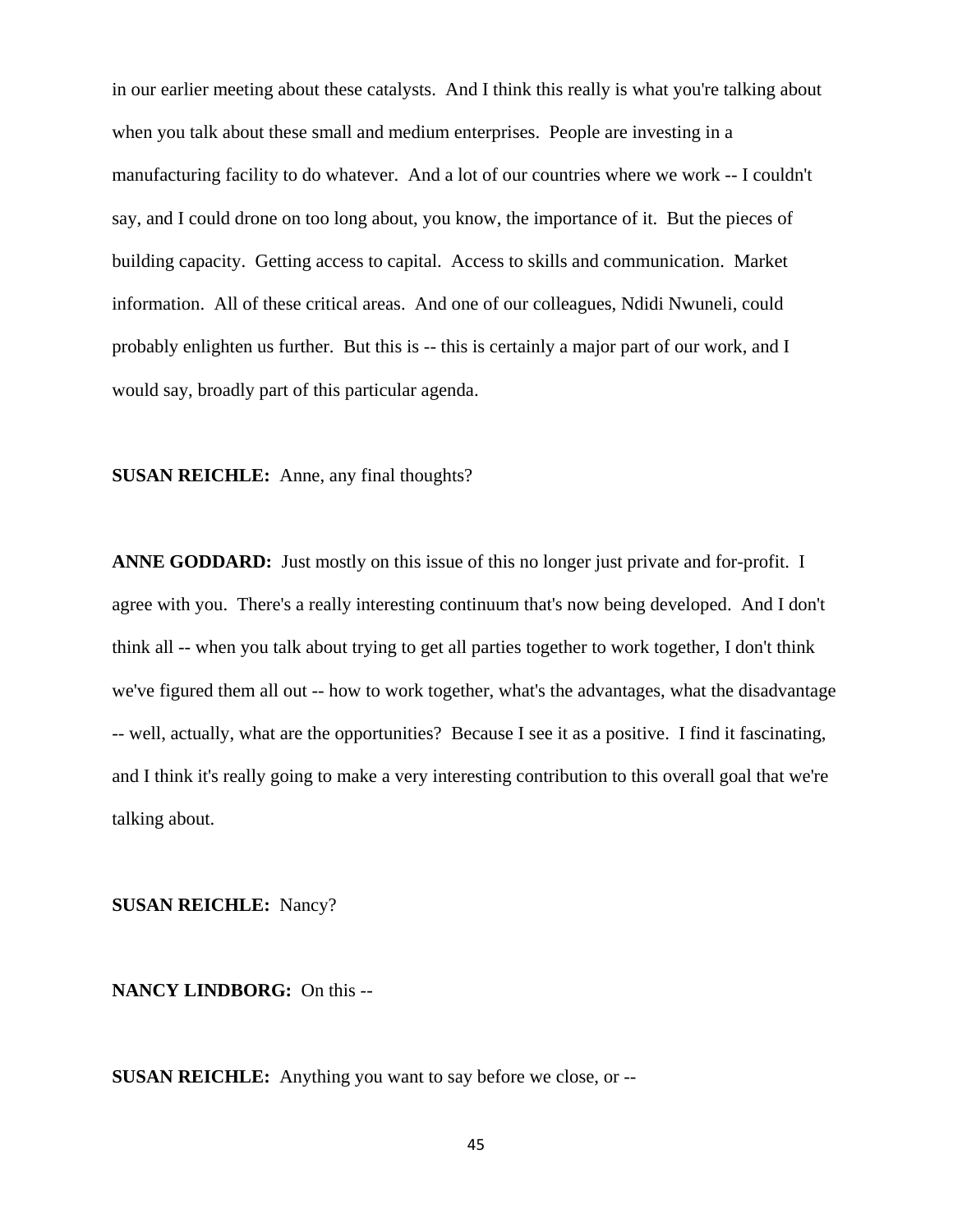**NANCY LINDBORG:** Oh, well, on this topic, I think that there -- having the emergence of the private sector and having entrepreneurs who are everywhere provides an important constituency for the kind of governance and reform and accountability. And that if you can -- if they can withstand the early, difficult days, it's very important. And only that, you know, we have had a lot of good conversations with partners as we look to how to understand where we're having impact with these -- with these approaches. And how to measure success. And how to continue to improve how we move forward on this. So just to thank everybody. And we look forward to continuing the partnership.

## **SUSAN REICHLE:** Alex.

**ALEX THIER:** I would just echo the point that Nancy just made. I mean, there is -- there is -- I've never seen an environment where there is not entrepreneurial spirit, where there is not trapped capital, where there is not money to be made. I think what we have to do, collectively, is to figure out how do you remove some of the constraints to investment and back to this question of subsidy. You know, what prevents people who want to make money from trying to invest is their perception of risk. And so, the extent to which we can work on helping to reduce that risk, either by -- either directly subsidizing the risk, but also by taking on some of the challenges of corruption and things like that that they perceive or that they experience. If you can buy down some of that risk, then you're going to increase the likelihood of investment. And there is no sustainable path to creating jobs that I've ever seen that does not involve -- does not involve the growth of businesses. And so, that's got to happen in fragile environments, too.